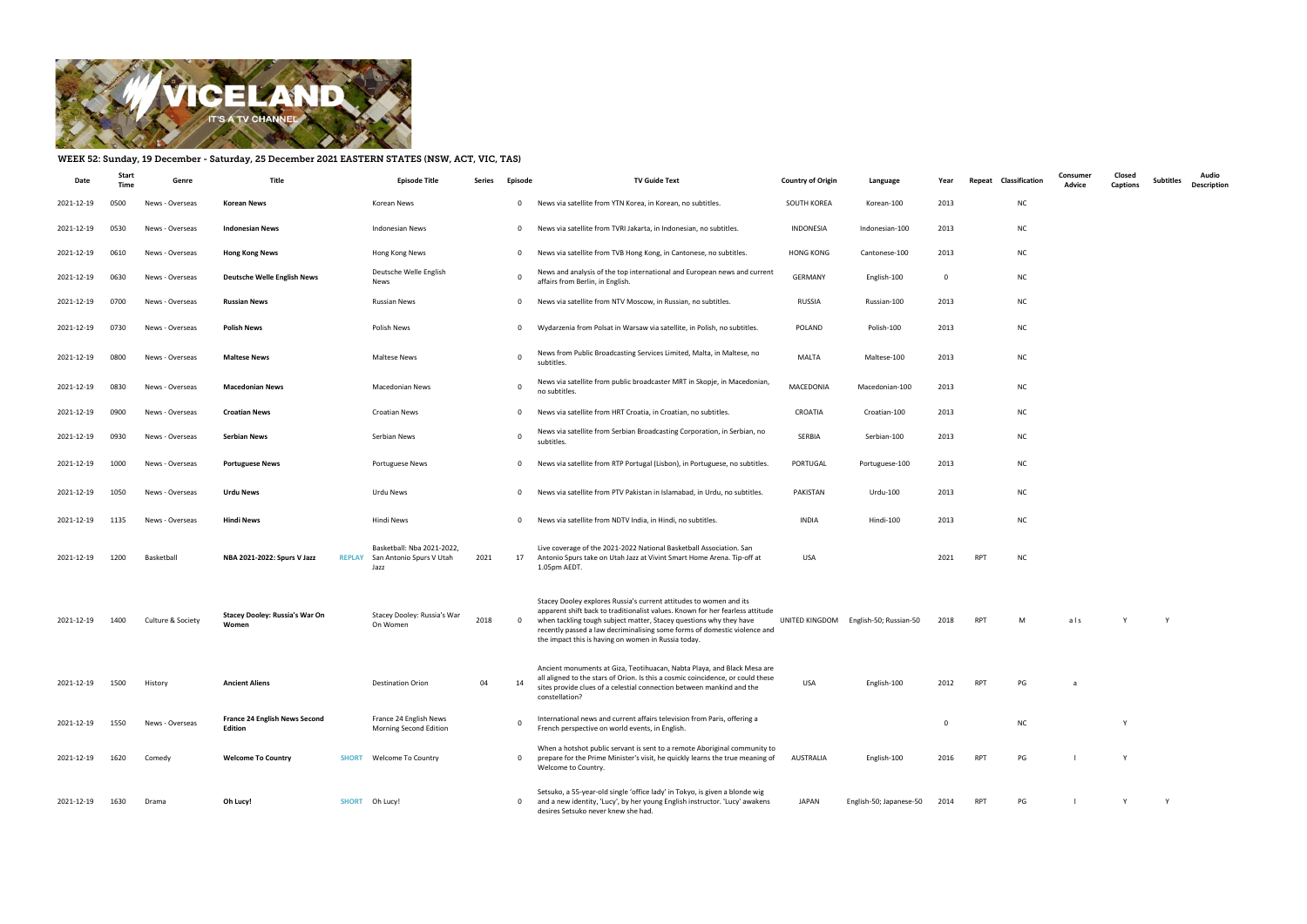| English-100 | 2004 | <b>RPT</b> | PG | v | v |
|-------------|------|------------|----|---|---|
|             |      |            |    |   |   |

|  | 2017 RPT PG | Y |  |
|--|-------------|---|--|

sh-100 2019 RPT PG Y

NEW ZEALAND ENGLISH-100 2020 M Y

RPT M als Y USA English-100 2020 MA a Y Y Y Y

INA S Y Y Y

33.33 RPT M als v Y Y

RPT MA d v Y Y

the solitude of the world underwater. AuSTRALIA English-100 2019 RPT MA a  $\lambda$  Y

| 2021-12-19 | 1655 | Drama             | The Djarn Djarns                                             | Djarn Djarns, The<br>(Dramatically Black)             |    | $\mathbf 0$    | Frankie Dollar is eleven years old. He is the leader of an Aboriginal<br>traditional dance group, the Djarn Djarns Dancers. The Djarn Djarns<br>operate from Australia's largest Aboriginal and Torres Strait Islander<br>cultural centre, the Dreamtime Cultural Centre in Rockhampton. They are<br>young urban blackfellas, with a responsibility to keep their culture alive.<br>Today is the first year anniversary of Frankie's father's death. It is a busy<br>day at Dreamtime, with lots of tourists who the Djarn Djarns must perform<br>for. Frankie is the strength of this dance group, but today he is weak, his<br>mind is elsewhere. Starring Hunter Page-Lochard and Blake Herczog. | <b>AUSTRALIA</b>   | English-100                                      | 2004                    | <b>RPT</b> | PG |
|------------|------|-------------------|--------------------------------------------------------------|-------------------------------------------------------|----|----------------|-----------------------------------------------------------------------------------------------------------------------------------------------------------------------------------------------------------------------------------------------------------------------------------------------------------------------------------------------------------------------------------------------------------------------------------------------------------------------------------------------------------------------------------------------------------------------------------------------------------------------------------------------------------------------------------------------------|--------------------|--------------------------------------------------|-------------------------|------------|----|
| 2021-12-19 | 1730 | Culture & Society | <b>Secrets Of Our Cities</b>                                 | Secrets Of Our Cities Series 1<br>Ep 2: Bondi         | 01 | $\overline{2}$ | Greig Pickhaver travels to the iconic and glamorous beachside suburb of<br>Bondi, Sydney. He learns about the large Jewish community that have<br>called Bondi home since the 1830s, and even catches a glimpse of a subtle<br>Jewish spiritual boundary that lines the pavilion. He visits Australia's very<br>first Milk Bar and meets fashion designer Jenny Kee who left Australia for<br>London to follow the Beatles.                                                                                                                                                                                                                                                                         | <b>AUSTRALIA</b>   | English-100                                      | 2017                    | <b>RPT</b> | PG |
| 2021-12-19 | 1830 | Culture & Society | <b>Country Music</b>                                         | Don't Get Above Your Raisin'<br>$(1984 - 1996)$       | 01 | 9              | As country music's popularity skyrockets, the genre questions whether it<br>can stay true to its roots. The success of 'New Traditionalists' like Reba<br>McEntire and the Judds suggests it can. Garth Brooks overcomes rejection<br>and explodes onto the scene. After being left behind by his label, Johnny<br>Cash returns to a studio with just his guitar and his unforgettable voice to<br>record albums that sell millions of copies and earn him the respect of the<br>industry he helped to create. Rosanne Cash starts her own music career<br>out of the shadow of her father.                                                                                                         | <b>USA</b>         | English-100                                      | 2019                    | <b>RPT</b> | PG |
| 2021-12-19 | 1930 | Culture & Society | The Eruption: Stories Of Survival Premiere                   | Eruption: Stories Of Survival,<br><b>The</b>          |    | $\mathbf 0$    | This documentary reveals extraordinary stories of terror, heroism and<br>hope after live volcano and tourist attraction Whakaari/White Island<br>erupted on 9 December 2019.                                                                                                                                                                                                                                                                                                                                                                                                                                                                                                                        | <b>NEW ZEALAND</b> | English-100                                      | 2020                    |            | M  |
| 2021-12-19 | 2030 | Quiz              | <b>Patriot Brains</b>                                        | Patriot Brains Series 1 Ep 4                          | 01 | $\overline{a}$ | Hosted by legendary UK comedian Bill Bailey, Patriot Brains is a brand new<br>trans-Tasman comedy panel show that sees Australian and New Zealand<br>comedians battle it out to determine once and for all, who's best - Kiwis or<br>Aussies?                                                                                                                                                                                                                                                                                                                                                                                                                                                       | <b>NEW ZEALAND</b> | English-100                                      | 2020                    | <b>RPT</b> | М  |
| 2021-12-19 | 2125 | Culture & Society | <b>New</b><br>Dark Side Of The Ring<br><b>Episode</b>        | Double Life Of Chris Canyon,<br>The                   | 03 | 9              | In a culture that celebrates machismo and negative gay stereotypes,<br>wrestling innovator Chris Kanyon kept his own sexuality a closely guarded<br>secret for decades.                                                                                                                                                                                                                                                                                                                                                                                                                                                                                                                             | <b>USA</b>         | English-100                                      | 2020                    |            |    |
| 2021-12-19 | 2215 | Sexuality         | <b>G-Spotting: A Story Of Pleasure</b><br><b>And Promise</b> | G-Spotting: A Story Of<br><b>Pleasure And Promise</b> | 00 | $\Omega$       | Hailed as the great sexual liberator of women in the early 1980s, the<br>sexually-active world embraced the G-spot. But to many contemporary<br>women the exact location remains elusive and medical science is still<br>searching for a distinctive anatomical feature. This playful yet illuminating<br>program investigates whether the G-spot is a physiological organ, the<br>greatest gift to womankind or just wishful thinking.                                                                                                                                                                                                                                                             | CANADA             | English-25; French-25;<br>Italian-25; Spanish-25 | 2011                    | <b>RPT</b> |    |
| 2021-12-19 | 2320 | Period            | Das Boot                                                     | Das Boot Series 1 Ep 5                                | 01 | -5             | The crew welcomes the departure of Greenwood, but their new guest<br>comes as a surprise. With the reappearance of the forceful Ulrich Wrangel,<br>there is now a second captain on board, which quickly divides the crew.<br>With an unhappy Tennstedt, a power-hungry young crew, and an<br>undermined captain, a battle of loyalty ensues. Will the crew make the<br>right decision?                                                                                                                                                                                                                                                                                                             | <b>GERMANY</b>     | German-33.34; English-<br>33.33; French-33.33    | 2018                    | <b>RPT</b> | M  |
| 2021-12-19 | 2425 | Mystery / Crime   | <b>MOVIE</b><br>Darkland                                     |                                                       |    | 0              | A successful doctor who loses his little brother in a gang-related assault<br>gives up his privileged life to become a masked warrior and avenge his<br>brother's death.                                                                                                                                                                                                                                                                                                                                                                                                                                                                                                                            | DENMARK            | Danish-100                                       | 2017                    | <b>RPT</b> | M  |
| 2021-12-19 | 2630 | Drama             | <b>The Diver</b><br><b>SHORT</b>                             | Diver, The                                            |    | $\Omega$       | Callans mind is full of rage, chaos and confusion that can only be tamed by<br>the soothing solitude of the world underwater.                                                                                                                                                                                                                                                                                                                                                                                                                                                                                                                                                                       | <b>AUSTRALIA</b>   | English-100                                      | 2019                    | <b>RPT</b> | MA |
| 2021-12-19 | 2645 | News - Overseas   | France 24 News In English From<br>Paris                      | France 24 English News                                |    | 0              | International news and current affairs television from Paris, offering a<br>French perspective on world events, in English.                                                                                                                                                                                                                                                                                                                                                                                                                                                                                                                                                                         | FRANCE             | English-100                                      | 0                       |            | N0 |
| 2021-12-19 | 2700 | News - Overseas   | <b>Thai News</b>                                             | Thai News                                             |    | $\Omega$       | News via satellite from Thai Public Broadcasting Service, in Thai, no<br>subtitles.                                                                                                                                                                                                                                                                                                                                                                                                                                                                                                                                                                                                                 | THAILAND           | Thai-100                                         | $\overline{\mathbf{0}}$ |            | N0 |
| 2021-12-19 | 2730 | News - Overseas   | <b>Bangla News</b>                                           | Bangla News                                           |    | 0              | News via satellite from Channel i Bangladesh, in Bangla, no subtitles.                                                                                                                                                                                                                                                                                                                                                                                                                                                                                                                                                                                                                              | BANGLADESH         | Bengali-100                                      | 0                       |            | N0 |
| 2021-12-19 | 2800 | News - Overseas   | Punjabi News                                                 | Punjabi News                                          |    | 0              | News via satellite from India, in Punjabi, no subtitles.                                                                                                                                                                                                                                                                                                                                                                                                                                                                                                                                                                                                                                            | <b>INDIA</b>       | Punjabi-100                                      | 0                       |            | N0 |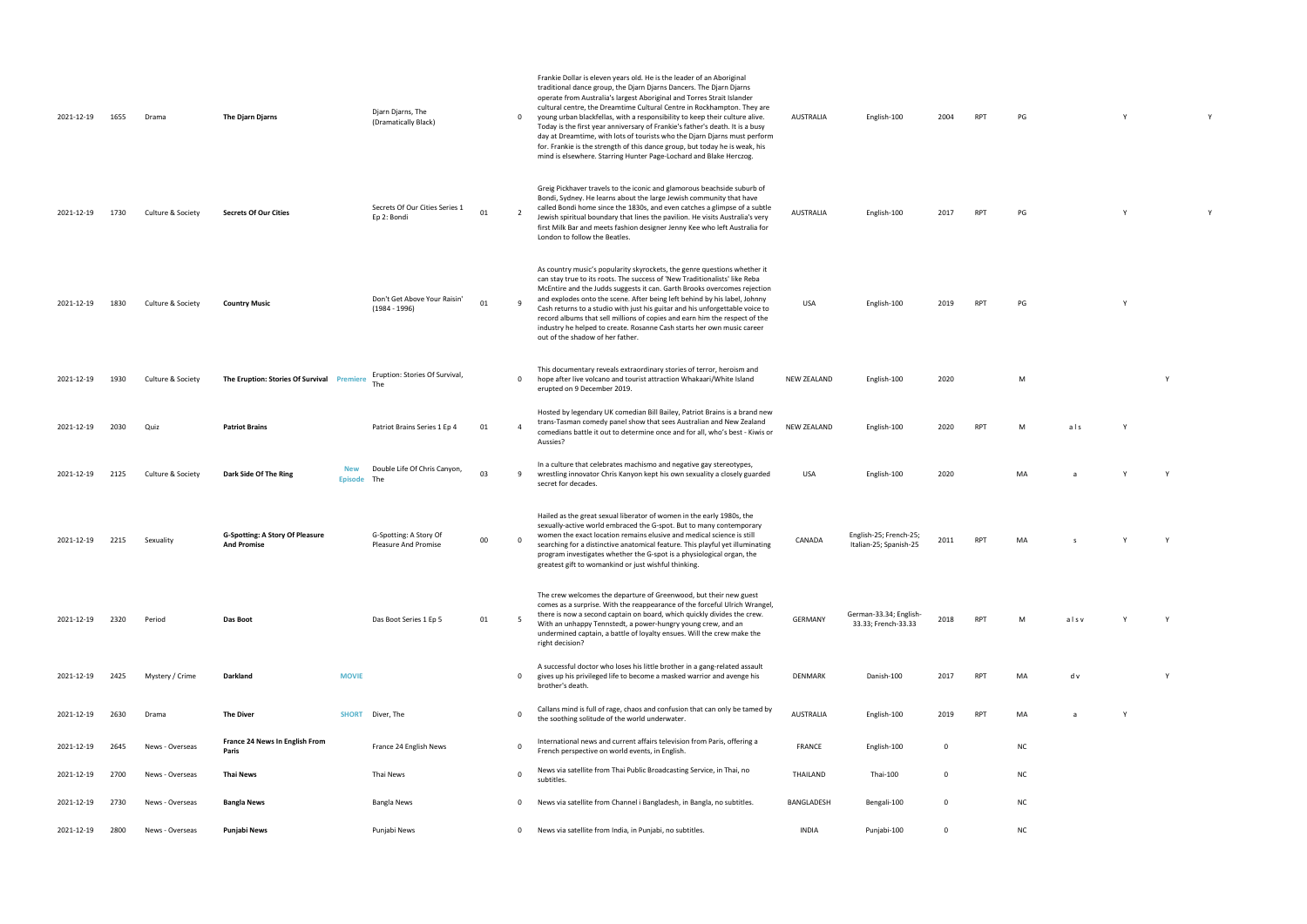| 2021-12-19 | 2830 | News - Overseas   | Sri Lankan Sinhalese News                      |               | Sri Lankan Sinhalese News                                              |      | 0        | News from Sri Lanka Rupavahini Corporation Colombo Sri Lanka, in<br>Sinhalese, no subtitles.                                                                                                                                                                                                                                                                      | <b>SRI LANKA</b> | Sinhalese-100  | 0           |            | <b>NC</b> |   |  |
|------------|------|-------------------|------------------------------------------------|---------------|------------------------------------------------------------------------|------|----------|-------------------------------------------------------------------------------------------------------------------------------------------------------------------------------------------------------------------------------------------------------------------------------------------------------------------------------------------------------------------|------------------|----------------|-------------|------------|-----------|---|--|
| 2021-12-20 | 0500 | News - Overseas   | <b>Korean News</b>                             |               | Korean News                                                            |      | 0        | News via satellite from YTN Korea, in Korean, no subtitles.                                                                                                                                                                                                                                                                                                       | SOUTH KOREA      | Korean-100     | 2013        |            | <b>NC</b> |   |  |
| 2021-12-20 | 0530 | News - Overseas   | <b>Indonesian News</b>                         |               | <b>Indonesian News</b>                                                 |      | 0        | News via satellite from TVRI Jakarta, in Indonesian, no subtitles.                                                                                                                                                                                                                                                                                                | <b>INDONESIA</b> | Indonesian-100 | 2013        |            | <b>NC</b> |   |  |
| 2021-12-20 | 0610 | News - Overseas   | <b>Hong Kong News</b>                          |               | Hong Kong News                                                         |      | 0        | News via satellite from TVB Hong Kong, in Cantonese, no subtitles.                                                                                                                                                                                                                                                                                                | <b>HONG KONG</b> | Cantonese-100  | 2013        |            | <b>NC</b> |   |  |
| 2021-12-20 | 0630 | News - Overseas   | <b>Deutsche Welle English News</b>             |               | Deutsche Welle English<br>News                                         |      | 0        | News and analysis of the top international and European news and current<br>affairs from Berlin, in English.                                                                                                                                                                                                                                                      | <b>GERMANY</b>   | English-100    | 0           |            | <b>NC</b> |   |  |
| 2021-12-20 | 0700 | News - Overseas   | <b>Russian News</b>                            |               | <b>Russian News</b>                                                    |      | 0        | News via satellite from NTV Moscow, in Russian, no subtitles.                                                                                                                                                                                                                                                                                                     | <b>RUSSIA</b>    | Russian-100    | 2013        |            | <b>NC</b> |   |  |
| 2021-12-20 | 0730 | News - Overseas   | <b>Polish News</b>                             |               | <b>Polish News</b>                                                     |      | 0        | Wydarzenia from Polsat in Warsaw via satellite, in Polish, no subtitles.                                                                                                                                                                                                                                                                                          | <b>POLAND</b>    | Polish-100     | 2013        |            | <b>NC</b> |   |  |
| 2021-12-20 | 0800 | News - Overseas   | <b>Latin American News</b>                     |               | Latin American News                                                    |      | 0        | News via satellite from Television National de Chile, in Spanish, no<br>subtitles.                                                                                                                                                                                                                                                                                | <b>CHILE</b>     | Spanish-100    | 2013        |            | <b>NC</b> |   |  |
| 2021-12-20 | 0830 | News - Overseas   | <b>Macedonian News</b>                         |               | Macedonian News                                                        |      | 0        | News via satellite from public broadcaster MRT in Skopje, in Macedonian,<br>no subtitles.                                                                                                                                                                                                                                                                         | <b>MACEDONIA</b> | Macedonian-100 | 2013        |            | <b>NC</b> |   |  |
| 2021-12-20 | 0900 | News - Overseas   | <b>Croatian News</b>                           |               | <b>Croatian News</b>                                                   |      | 0        | News via satellite from HRT Croatia, in Croatian, no subtitles.                                                                                                                                                                                                                                                                                                   | CROATIA          | Croatian-100   | 2013        |            | <b>NC</b> |   |  |
| 2021-12-20 | 0930 | News - Overseas   | <b>Serbian News</b>                            |               | Serbian News                                                           |      | 0        | News via satellite from Serbian Broadcasting Corporation, in Serbian, no<br>subtitles.                                                                                                                                                                                                                                                                            | SERBIA           | Serbian-100    | 2013        |            | <b>NC</b> |   |  |
| 2021-12-20 | 1000 | News - Overseas   | <b>Dutch News</b>                              |               | <b>Dutch News</b>                                                      |      | 0        | News via satellite from BVN, in Dutch, no subtitles.                                                                                                                                                                                                                                                                                                              | NETHERLANDS      | Dutch-100      | 2013        |            | NC.       |   |  |
| 2021-12-20 | 1030 | News - Overseas   | <b>Tamil News</b>                              |               | <b>Tamil News</b>                                                      |      | 0        | News via satellite from PolimerTV as broadcast in India (Chennai), in Tamil,<br>no subtitles.                                                                                                                                                                                                                                                                     | <b>INDIA</b>     | Tamil-100      | 0           |            | <b>NC</b> |   |  |
| 2021-12-20 | 1100 | Basketball        | <b>Basketball: SBS Courtside</b>               | <b>SPORTS</b> | Basketball: Courtside 2021,<br>Ep 18                                   | 2021 | 18       | Adrian Arciuli presents SBS Courtside. The program features key highlights<br>from the season and previews the upcoming games live on SBS VICELAND.                                                                                                                                                                                                               |                  |                | 2021        | <b>RPT</b> | <b>NC</b> |   |  |
| 2021-12-20 | 1130 | Basketball        | NBA 2021-2022: Nuggets V Nets                  | LIVE          | Basketball: Nba 2021-2022,<br>Denver Nuggets V Brooklyn<br><b>Nets</b> | 2021 | 18       | Live coverage of the 2021-2022 National Basketball Association. Denver<br>Nuggets take on Brooklyn Nets at Barclays Center. Tip-off at 11.35am<br>AEDT.                                                                                                                                                                                                           | USA              |                | 2021        | LIVE       | <b>NC</b> |   |  |
| 2021-12-20 | 1400 | Comedy            | Mimi                                           | <b>SHORT</b>  | Mimi                                                                   |      | $\Omega$ | A wickedly funny look at what happens to a yuppie who buys Aboriginal art<br>without thinking about what she's buying.                                                                                                                                                                                                                                            | <b>AUSTRALIA</b> | English-100    | 2002        | RPT        | M         |   |  |
| 2021-12-20 | 1420 | History           | The Curse Of Oak Island                        |               | Journey So Far, The                                                    | 05   | 1        | An expedition to a French castle and prison reveals new clues, including<br>ancient carvings that strengthen a possible link between the Knights<br>Templar and Oak Island.                                                                                                                                                                                       | <b>USA</b>       | English-100    | 2017        | <b>RPT</b> | PG        |   |  |
| 2021-12-20 | 1510 | History           | The Curse Of Oak Island                        |               | Forever Family - Part 1                                                | 05   | 2        | After an emotional return to Oak Island, Rick and Marty Lagina along with<br>their team launch a harrowing dive operation at the Money Pit. Rick Lagina<br>returns to Oak Island to find that the elements have taken a devastating<br>toll on the island. The punishing winter winds have completely destroyed<br>the South Shore road leading to the Money Pit. | USA              | English-100    | 2017        | <b>RPT</b> | PG        | a |  |
| 2021-12-20 | 1600 | News - Overseas   | <b>ABC America: World News</b><br>Tonight      | <b>NEWS</b>   | Abc America: World News<br>Tonight With David Muir                     |      | 0        | America's number one network news bulletin with anchors David Muir<br>weekdays, Whit Johnson Saturday edition, and Linsey Davis Sunday<br>edition.                                                                                                                                                                                                                | USA              | English-100    | $\mathbf 0$ |            | <b>NC</b> |   |  |
| 2021-12-20 | 1630 | News - Overseas   | <b>This Week with George</b><br>Stephanopoulos |               | Abc America: This Week<br><b>NEWS</b> With George<br>Stephanopoulos    |      | 0        | This Week with George Stephanopoulos from ABC America.                                                                                                                                                                                                                                                                                                            | <b>USA</b>       | English-100    | $\mathbf 0$ |            | <b>NC</b> |   |  |
| 2021-12-20 | 1725 | Culture & Society | The Joy Of Painting With Bob<br>Ross           |               | Joy Of Painting With Bob<br>Ross Series 4, The Ep 6                    | 04   | 6        | Grab a cold lemonade and follow along with Bob Ross as he leads you<br>through wooded beauty into a hot summer swimming spot.                                                                                                                                                                                                                                     | USA              | English-100    | 1984        | <b>RPT</b> | G         |   |  |
| 2021-12-20 | 1755 | Contemporary      | <b>Shortland Street</b>                        | <b>New</b>    | Shortland Street Series 3<br>Episode 2021 Ep 287                       | 03   | 287      | The hugely popular Kiwi soap is set around the goings-on at a fictional<br>Auckland hospital, and has a reputation for dealing with complex social<br>issues in an inclusive and engrossing way.                                                                                                                                                                  | NEW ZEALAND      | English-100    | 2020        |            | PG        |   |  |

| NC |              |   |   |
|----|--------------|---|---|
| NC |              |   |   |
| NC |              |   |   |
| NC |              |   |   |
| NC |              |   |   |
| NC |              |   |   |
| NC |              |   |   |
| NC |              |   |   |
| NC |              |   |   |
| NC |              |   |   |
| NC |              |   |   |
| NC |              |   |   |
| NC |              |   |   |
| NC |              |   |   |
| NC |              |   |   |
|    |              |   |   |
| M  | $\mathbf{I}$ | Y |   |
| PG | $\mathbf{I}$ |   | Y |
|    |              |   |   |
| PG | a            |   | Υ |
|    |              |   |   |
| NC |              | Y |   |
|    |              |   |   |
| NC |              | Y |   |
| G  |              |   |   |
|    |              |   |   |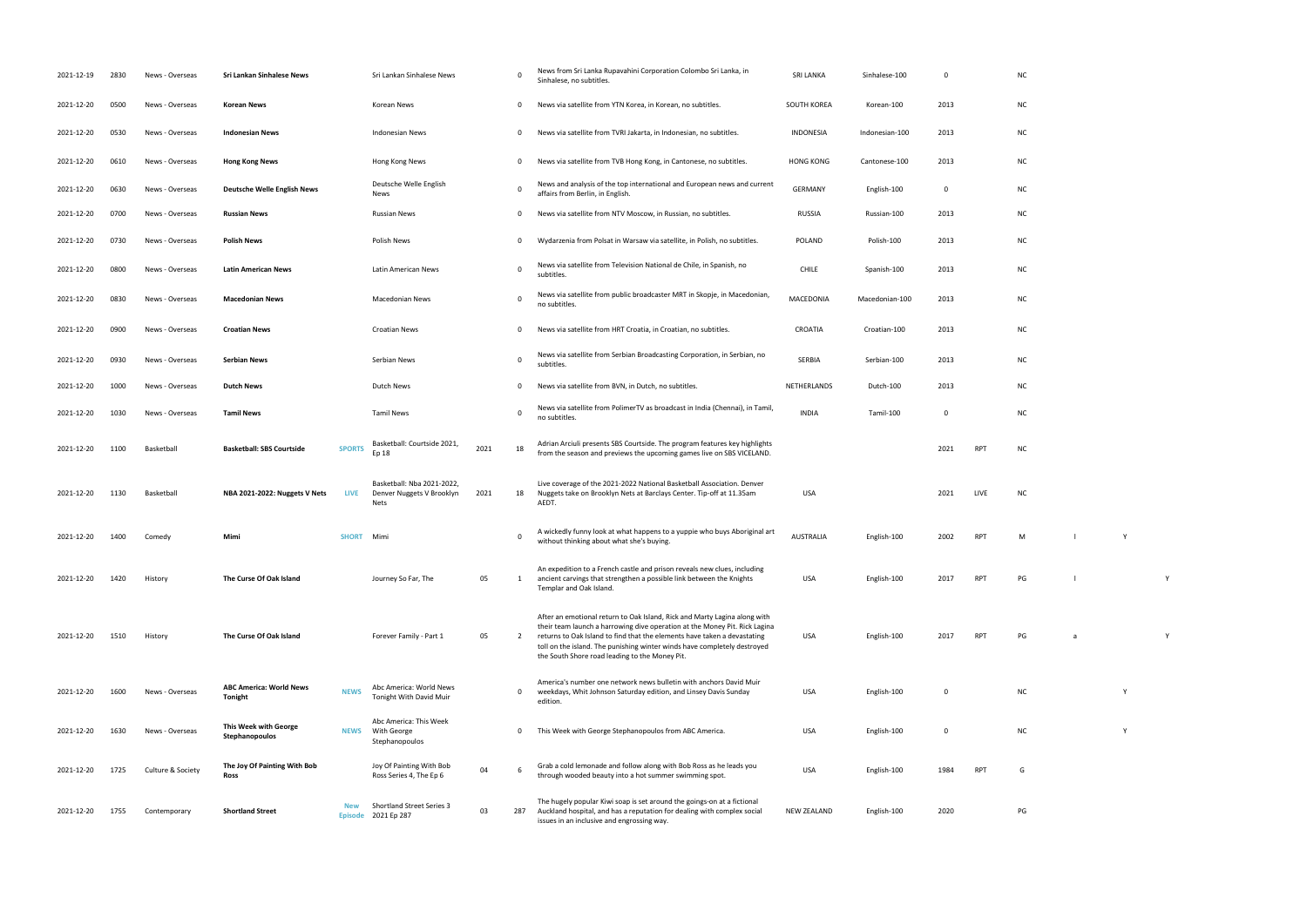| -95; English-5 | 2018 | <b>RPT</b> | MA | a s |   |
|----------------|------|------------|----|-----|---|
| glish-100      | 1999 | <b>RPT</b> | MA | h v | ۷ |

| .  | .   | . . |
|----|-----|-----|
|    |     |     |
|    |     |     |
|    |     |     |
|    |     |     |
|    |     |     |
|    |     |     |
|    |     |     |
| MA | a l | γ   |
|    |     |     |

- 
- 
- 
- 
- 
- 
- 
- 
- 
- 
- 
- 
- 

| 2021-12-20 | 1825 | Quiz              | RocKwiz                                 |                              | G. Love And Megan<br>Washington                          | 07   | 10             | Classic episodes introduced by Julia, Brian and the band. This week's<br>special guests are Garrett Dutton III, better known as G. Love, and Megan<br>Washington. Hosted by Julia Zemiro.             | AUSTRALIA             | English-100           | 2009         | <b>RPT</b> | PG        |     |     |  |
|------------|------|-------------------|-----------------------------------------|------------------------------|----------------------------------------------------------|------|----------------|-------------------------------------------------------------------------------------------------------------------------------------------------------------------------------------------------------|-----------------------|-----------------------|--------------|------------|-----------|-----|-----|--|
| 2021-12-20 | 1905 | Quiz              | Jeopardy!                               | <b>SBS</b><br><b>Encore</b>  | Jeopardy Series 35 Ep 151                                | 35   | 151            | The late Alex Trebek hosts Jeopardy!, where the answers are revealed and<br>the contestants must guess the appropriate questions.                                                                     | USA                   | English-100           | 2018         | <b>RPT</b> | PG        |     |     |  |
| 2021-12-20 | 1930 | News - Domestic   | <b>NITV News Update</b>                 | <b>NITV</b><br><b>Encore</b> | Nity News Update 2021<br>5min Viceland Version Ep<br>250 | 2021 | 250            | The latest news from the oldest living culture, NITV delivers Australian<br>stories from an Indigenous perspective.                                                                                   | <b>AUSTRALIA</b>      |                       | 2021         |            | <b>NC</b> |     |     |  |
| 2021-12-20 | 1935 | Quiz              | 8 Out Of 10 Cats Does<br>Countdown      |                              | 8 Out Of 10 Cats Does<br>Countdown Series 10 Ep 2        | 10   | $\overline{2}$ | It's Letters and Numbers with a whole bunch of comedians. Hosted by<br>Jimmy Carr, Rachel Riley, and Susie Dent. Featuring guests Stephen<br>Mangan, Richard Ayoade, Katherine Ryan, and Bill Bailey. | UNITED KINGDOM        | English-100           | 2019         | <b>RPT</b> | M         | als |     |  |
| 2021-12-20 | 2030 | Culture & Society | Dark Side Of The 90s                    | <b>New</b><br><b>Episode</b> | Tale Of Two Cults, A                                     | 01   | 7              | Doomsday cults emerged in the 90's, seizing on Y2K fears. While we<br>watched the tragic Waco massacre on TV, Heaven's Gate leader, Marshall<br>Applewhite made his own plan.                         | USA                   | English-100           | 2021         |            | MA        |     |     |  |
| 2021-12-20 | 2120 | Variety           | <b>Hypothetical</b>                     | <b>New</b><br><b>Episode</b> | Hypothetical Series 3 Ep 2                               | 03   | $\overline{2}$ | This week, Josh Widdicombe and James Acaster will be posing ridiculous<br>Hypothetical scenarios to Joe Wilkinson, Harriet Kemsley, Jessica Knappett UNITED KINGDOM<br>and Miles Jupp.                |                       | English-100           | 2020         |            | M         |     |     |  |
| 2021-12-20 | 2210 | Narrative         | Chad                                    | <b>New</b><br><b>Episode</b> | Ikrimah Breakup                                          | 01   | 3              | When his mother breaks up with her boyfriend and Chad's left without a<br>father figure, Chad does everything in his power to win him back.                                                           | <b>USA</b>            | English-100           | 2021         |            | M         | d   |     |  |
| 2021-12-20 | 2235 | Narrative         | Chad                                    | <b>New</b><br><b>Episode</b> | K-Pop                                                    | 01   | $\overline{4}$ | In search of his identity, Chad joins Asian Appreciation Club and stumbles<br>onto the world and wonder of K-Pop.                                                                                     | <b>USA</b>            | English-100           | 2021         |            | M         | a   |     |  |
| 2021-12-20 | 2300 | Sexuality         | Sex Tape                                |                              | Sex Tape Series 1 Ep 2                                   | 01   | 2              | Three couples with sex and relationship issues film their most intimate<br>moments, sharing their sex tapes as they seek to relight the fire with input<br>from a relationship therapist.             | BELGIUM               | Flemish-95; English-5 | 2018         | <b>RPT</b> | MA        | a s |     |  |
| 2021-12-20 | 2400 | Thriller          | The X-Files                             |                              | Theef                                                    | 07   | 14             | When a medical doctor's family falls victim to rare diseases, Mulder<br>suspects it may be the handiwork of someone familiar with hexes.                                                              | <b>USA</b>            | English-100           | 1999         | <b>RPT</b> | MA        | h v | - Y |  |
| 2021-12-20 | 2450 | Thriller          | The X-Files                             |                              | En Ami                                                   | 07   | 15             | Scully accompanies the Cigarette Smoking Man on a journey to meet a<br>scientist who possesses the cure to cancer.                                                                                    | <b>USA</b>            | English-100           | 1999         | <b>RPT</b> | M         | h v |     |  |
| 2021-12-20 | 2540 | Thriller          | The X-Files                             |                              | Chimera                                                  | 07   | 16             | During the Easter holiday, Mulder investigates a mysterious series of<br>deaths involving the appearance of ravens, broken mirrors, and a<br>murderous creature.                                      | USA                   | English-100           | 1999         | <b>RPT</b> | M         | h v |     |  |
| 2021-12-20 | 2630 | Drama             | My Brother Is A Mermaid                 | <b>SHORT</b>                 | My Brother Is A Mermaid                                  |      | $\mathbf 0$    | A social realist fairytale about a transfeminine teenager, as seen through<br>the eyes of their 7-year-old brother.                                                                                   | <b>UNITED KINGDOM</b> | English-100           | 2019         | <b>RPT</b> | MA        | al  | Y   |  |
| 2021-12-20 | 2650 | News - Overseas   | France 24 News In English From<br>Paris |                              | France 24 English News                                   |      | $\mathbf{0}$   | International news and current affairs television from Paris, offering a<br>French perspective on world events, in English.                                                                           | FRANCE                | English-100           | $\mathbf{0}$ |            | <b>NC</b> |     |     |  |
| 2021-12-20 | 2700 | News - Overseas   | <b>Thai News</b>                        |                              | Thai News                                                |      | $\mathbf 0$    | News via satellite from Thai Public Broadcasting Service, in Thai, no<br>subtitles.                                                                                                                   | THAILAND              | Thai-100              | $\mathbf 0$  |            | <b>NC</b> |     |     |  |
| 2021-12-20 | 2730 | News - Overseas   | <b>Bangla News</b>                      |                              | Bangla News                                              |      | 0              | News via satellite from Channel i Bangladesh, in Bangla, no subtitles.                                                                                                                                | BANGLADESH            | Bengali-100           | $\mathbf 0$  |            | <b>NC</b> |     |     |  |
| 2021-12-20 | 2800 | News - Overseas   | Punjabi News                            |                              | Punjabi News                                             |      | $\mathbf 0$    | News via satellite from India, in Punjabi, no subtitles.                                                                                                                                              | INDIA                 | Punjabi-100           | $\mathbf 0$  |            | <b>NC</b> |     |     |  |
| 2021-12-20 | 2830 | News - Overseas   | Sri Lankan Sinhalese News               |                              | Sri Lankan Sinhalese News                                |      | 0              | News from Sri Lanka Rupavahini Corporation Colombo Sri Lanka, in<br>Sinhalese, no subtitles.                                                                                                          | SRI LANKA             | Sinhalese-100         | $\mathbf 0$  |            | <b>NC</b> |     |     |  |
| 2021-12-21 | 0500 | News - Overseas   | Korean News                             |                              | Korean News                                              |      | $\mathbf{0}$   | News via satellite from YTN Korea, in Korean, no subtitles.                                                                                                                                           | SOUTH KOREA           | Korean-100            | 2013         |            | <b>NC</b> |     |     |  |
| 2021-12-21 | 0530 | News - Overseas   | <b>Indonesian News</b>                  |                              | Indonesian News                                          |      | 0              | News via satellite from TVRI Jakarta, in Indonesian, no subtitles.                                                                                                                                    | <b>INDONESIA</b>      | Indonesian-100        | 2013         |            | <b>NC</b> |     |     |  |
| 2021-12-21 | 0610 | News - Overseas   | <b>Hong Kong News</b>                   |                              | Hong Kong News                                           |      | 0              | News via satellite from TVB Hong Kong, in Cantonese, no subtitles.                                                                                                                                    | <b>HONG KONG</b>      | Cantonese-100         | 2013         |            | NC        |     |     |  |
| 2021-12-21 | 0630 | News - Overseas   | <b>Deutsche Welle English News</b>      |                              | Deutsche Welle English<br>News                           |      | $\mathbf 0$    | News and analysis of the top international and European news and current<br>affairs from Berlin, in English.                                                                                          | <b>GERMANY</b>        | English-100           | $\mathbf 0$  |            | <b>NC</b> |     |     |  |
| 2021-12-21 | 0700 | News - Overseas   | <b>Russian News</b>                     |                              | Russian News                                             |      | $\mathbf 0$    | News via satellite from NTV Moscow, in Russian, no subtitles.                                                                                                                                         | <b>RUSSIA</b>         | Russian-100           | 2013         |            | <b>NC</b> |     |     |  |
| 2021-12-21 | 0730 | News - Overseas   | Polish News                             |                              | Polish News                                              |      | $\mathbf 0$    | Wydarzenia from Polsat in Warsaw via satellite, in Polish, no subtitles.                                                                                                                              | POLAND                | Polish-100            | 2013         |            | <b>NC</b> |     |     |  |

| PG | Υ |
|----|---|
|    |   |
| PG |   |

| NC |  |  |  |
|----|--|--|--|

| M | a <sub>l</sub> s | Υ |
|---|------------------|---|
|   |                  |   |

| МA | a | Υ |
|----|---|---|
|    |   |   |

| M |  |  |  |
|---|--|--|--|
|   |  |  |  |

| M | d |  |
|---|---|--|
|   |   |  |

| M | a |
|---|---|
|   |   |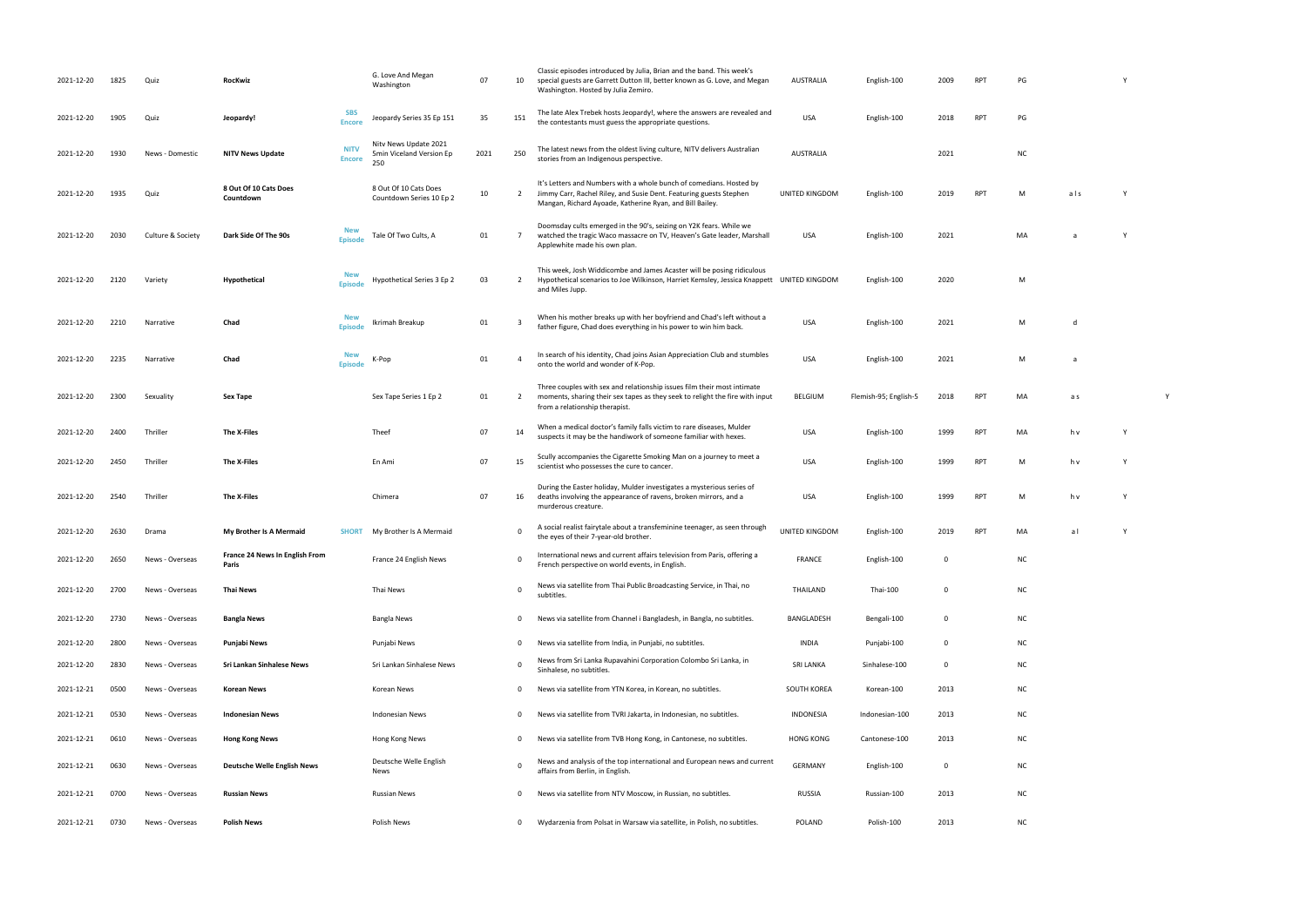| 2021-12-21 | 0800 | News - Overseas | <b>Ukrainian News</b>                                     |                              | Ukrainian News                                                         |      | $\mathbf 0$             | Ukrainian News from the National Television Company of Ukraine in Kyiv,<br>no subtitles.                                                                                                                                                                                                                                                                  | <b>UKRAINE</b>     | Ukrainian-100  | 2014        |            | <b>NC</b> |     |   |
|------------|------|-----------------|-----------------------------------------------------------|------------------------------|------------------------------------------------------------------------|------|-------------------------|-----------------------------------------------------------------------------------------------------------------------------------------------------------------------------------------------------------------------------------------------------------------------------------------------------------------------------------------------------------|--------------------|----------------|-------------|------------|-----------|-----|---|
| 2021-12-21 | 0830 | News - Overseas | <b>Macedonian News</b>                                    |                              | Macedonian News                                                        |      | $\mathbf 0$             | News via satellite from public broadcaster MRT in Skopje, in Macedonian,<br>no subtitles.                                                                                                                                                                                                                                                                 | MACEDONIA          | Macedonian-100 | 2013        |            | <b>NC</b> |     |   |
| 2021-12-21 | 0900 | News - Overseas | <b>Croatian News</b>                                      |                              | <b>Croatian News</b>                                                   |      | 0                       | News via satellite from HRT Croatia, in Croatian, no subtitles.                                                                                                                                                                                                                                                                                           | CROATIA            | Croatian-100   | 2013        |            | <b>NC</b> |     |   |
| 2021-12-21 | 0930 | News - Overseas | <b>Serbian News</b>                                       |                              | Serbian News                                                           |      | $\mathbf 0$             | News via satellite from Serbian Broadcasting Corporation, in Serbian, no<br>subtitles                                                                                                                                                                                                                                                                     | SERBIA             | Serbian-100    | 2013        |            | <b>NC</b> |     |   |
| 2021-12-21 | 1000 | News - Overseas | <b>Dutch News</b>                                         |                              | Dutch News                                                             |      | 0                       | News via satellite from BVN, in Dutch, no subtitles.                                                                                                                                                                                                                                                                                                      | NETHERLANDS        | Dutch-100      | 2013        |            | <b>NC</b> |     |   |
| 2021-12-21 | 1030 | News - Overseas | <b>Nepali News</b>                                        |                              | Nepali News                                                            |      | $\mathbf 0$             | News via satellite from Nepal Television in Kathmandu, in Nepali, no<br>subtitles.                                                                                                                                                                                                                                                                        | NEPAL              | Nepali-100     | $\mathbf 0$ |            | <b>NC</b> |     |   |
| 2021-12-21 | 1100 | News - Overseas | <b>NHK Japanese News</b>                                  |                              | Nhk Japanese News                                                      |      | 0                       | News via satellite from NHK Tokyo in Japanese, no subtitles.                                                                                                                                                                                                                                                                                              | JAPAN              | Japanese-100   | 2013        |            | <b>NC</b> |     |   |
| 2021-12-21 | 1135 | News - Overseas | <b>Hindi News</b>                                         |                              | Hindi News                                                             |      | 0                       | News via satellite from NDTV India, in Hindi, no subtitles.                                                                                                                                                                                                                                                                                               | <b>INDIA</b>       | Hindi-100      | 2013        |            | <b>NC</b> |     |   |
| 2021-12-21 | 1200 | Basketball      | NBA 2021-2022: Nuggets V Nets                             | <b>REPLAY</b>                | Basketball: Nba 2021-2022,<br>Denver Nuggets V Brooklyn<br><b>Nets</b> | 2021 | 18                      | Live coverage of the 2021-2022 National Basketball Association. Denver<br>Nuggets take on Brooklyn Nets at Barclays Center. Tip-off at 11.35am<br>AEDT.                                                                                                                                                                                                   | <b>USA</b>         |                | 2021        | <b>RPT</b> | <b>NC</b> |     |   |
| 2021-12-21 | 1400 | Drama           | <b>All Good Things</b>                                    | <b>SHORT</b>                 | All Good Things                                                        |      | 0                       | Road trips usually signify a beginning but for Isaac and his partner Levi, this<br>is their last chance to spend time together before they part ways. As they<br>drive closer to their destination, Isaac finds that maybe he isn't as prepared<br>for his first breakup as he had thought.                                                               | <b>AUSTRALIA</b>   | English-100    | 2019        | RPT        | М         | dl  | Y |
| 2021-12-21 | 1415 | History         | The Curse Of Oak Island                                   |                              | Forever Family - Part 2                                                | 05   | $\overline{\mathbf{3}}$ | While work continues on the South Shore road, Rick Lagina, Charles<br>Barkhouse, and Dave Blankenship return to hole C1 to photograph the<br>underground chamber now that visibility has improved. Although they<br>don't find the shiny gold object, they do find what could be the debris field<br>from an 1861 collapse of a searchers tunnel.         | USA                | English-100    | 2017        | <b>RPT</b> | PG        | al  |   |
| 2021-12-21 | 1505 | History         | The Curse Of Oak Island                                   |                              | Dead Man's Chest                                                       | 05   | $\overline{4}$          | The Laginas investigate a mysterious treasure chest belonging to an 18th<br>century pirate who once lived on Oak Island.                                                                                                                                                                                                                                  | <b>USA</b>         | English-100    | 2017        | <b>RPT</b> | PG        |     |   |
| 2021-12-21 | 1555 | News - Overseas | <b>ABC America: World News</b><br><b>Tonight</b>          | <b>NEWS</b>                  | Abc America: World News<br>Tonight With David Muir                     |      | 0                       | America's number one network news bulletin with anchors David Muir<br>weekdays, Whit Johnson Saturday edition, and Linsey Davis Sunday<br>edition.                                                                                                                                                                                                        | <b>USA</b>         | English-100    | 0           |            | <b>NC</b> |     | Y |
| 2021-12-21 | 1625 | News - Domestic | <b>PBS Newshour</b>                                       | <b>NEWS</b>                  | PBS Newshour                                                           |      | $\Omega$                | Reviews and analysis of the day's news presented by Judy Woodruff for the<br>Public Broadcasting Service (PBS) in the United States.                                                                                                                                                                                                                      | <b>USA</b>         | English-100    | 2012        | <b>RPT</b> | <b>NC</b> |     | Y |
| 2021-12-21 | 1725 | Contemporary    | <b>Shortland Street</b>                                   | <b>Episode</b>               | <b>Shortland Street Series 3</b><br>2021 Ep 288                        | 03   | 288                     | The hugely popular Kiwi soap is set around the goings-on at a fictional<br>Auckland hospital, and has a reputation for dealing with complex social<br>issues in an inclusive and engrossing way.                                                                                                                                                          | <b>NEW ZEALAND</b> | English-100    | 2020        |            | PG        |     |   |
| 2021-12-21 | 1755 | Contemporary    | <b>Shortland Street</b>                                   | <b>Final</b>                 | <b>Shortland Street Series 3</b><br>Episode 2021 Ep 289                | 03   | 289                     | The hugely popular Kiwi soap is set around the goings-on at a fictional<br>Auckland hospital, and has a reputation for dealing with complex social<br>issues in an inclusive and engrossing way.                                                                                                                                                          | <b>NEW ZEALAND</b> | English-100    | 2020        |            | PG        |     |   |
| 2021-12-21 | 1825 | Quiz            | <b>RocKwiz</b>                                            |                              | Jess Cornelius And Mike<br>Rudd                                        | 07   | 11                      | Rock music's most famous faces continue to mix it with the best local trivia<br>buffs. Host Julia Zemiro asks the questions and Brian Nankervis adjudicates<br>over the mayhem. Tonight, Melbourne singer songwriter Jess Cornelius<br>and New Zealand rock icon Mike Rudd bring the house down with an<br>exquisite rendition of Roy Orbison's 'Crying'. | AUSTRALIA          | English-100    | 2009        | <b>RPT</b> | PG        |     |   |
| 2021-12-21 | 1905 | Quiz            | Jeopardy!                                                 | <b>SBS</b><br><b>Encore</b>  | Jeopardy Series 35 Ep 152                                              | 35   | 152                     | The late Alex Trebek hosts Jeopardy!, where the answers are revealed and<br>the contestants must guess the appropriate questions.                                                                                                                                                                                                                         | <b>USA</b>         | English-100    | 2018        | <b>RPT</b> | PG        |     |   |
| 2021-12-21 | 1930 | News - Overseas | Nitv News Update 2021 5min<br><b>Viceland Version 251</b> | <b>NITV</b><br><b>Encore</b> | Nity News Update 2021<br>5min Viceland Version Ep<br>251               | 2021 | 251                     | The latest news from the oldest living culture, NITV delivers Australian<br>stories from an Indigenous perspective.                                                                                                                                                                                                                                       | AUSTRALIA          |                | 2021        |            |           |     |   |
| 2021-12-21 | 1935 | Quiz            | 8 Out Of 10 Cats Does<br>Countdown                        |                              | 8 Out Of 10 Cats Does<br>Countdown Series 10 Ep 3                      | 10   | 3                       | It's Letters and Numbers with a whole bunch of comedians. Hosted by<br>Jimmy Carr, Rachel Riley, and Susie Dent. Featuring guests Alan Carr, Kevin UNITED KINGDOM<br>Bridges, Cariad Lloyd, Elis James, and John Robins.                                                                                                                                  |                    | English-100    | 2019        | <b>RPT</b> | м         | als | Y |

| NC            |                               |   |   |
|---------------|-------------------------------|---|---|
| NC            |                               |   |   |
| NC            |                               |   |   |
| NC            |                               |   |   |
| NC            |                               |   |   |
| NC            |                               |   |   |
| NC            |                               |   |   |
| NC            |                               |   |   |
| NC            |                               |   |   |
|               |                               |   |   |
| M             | $\operatorname{\mathsf{d}}$ l | Y |   |
|               |                               |   |   |
| PG            | a <sub>l</sub>                |   | Y |
|               |                               |   |   |
| $\mathsf{PG}$ | $\mathbf{I}$                  |   | Y |
| NC            |                               | Y |   |
| NC            |                               | Y |   |
|               |                               |   |   |
| PG            |                               |   |   |

 $P$ G $P$ G $P$ australia en 1908 en 1910 en 1910 en 1910 en 1910 en 1910 en 1910 en 1910 en 1910 en 1910 en 1910 en 1910 en 1<br>La partie de la partie de la partie de la partie de la partie de la partie de la partie de la partie de la par

019 RPT M als Y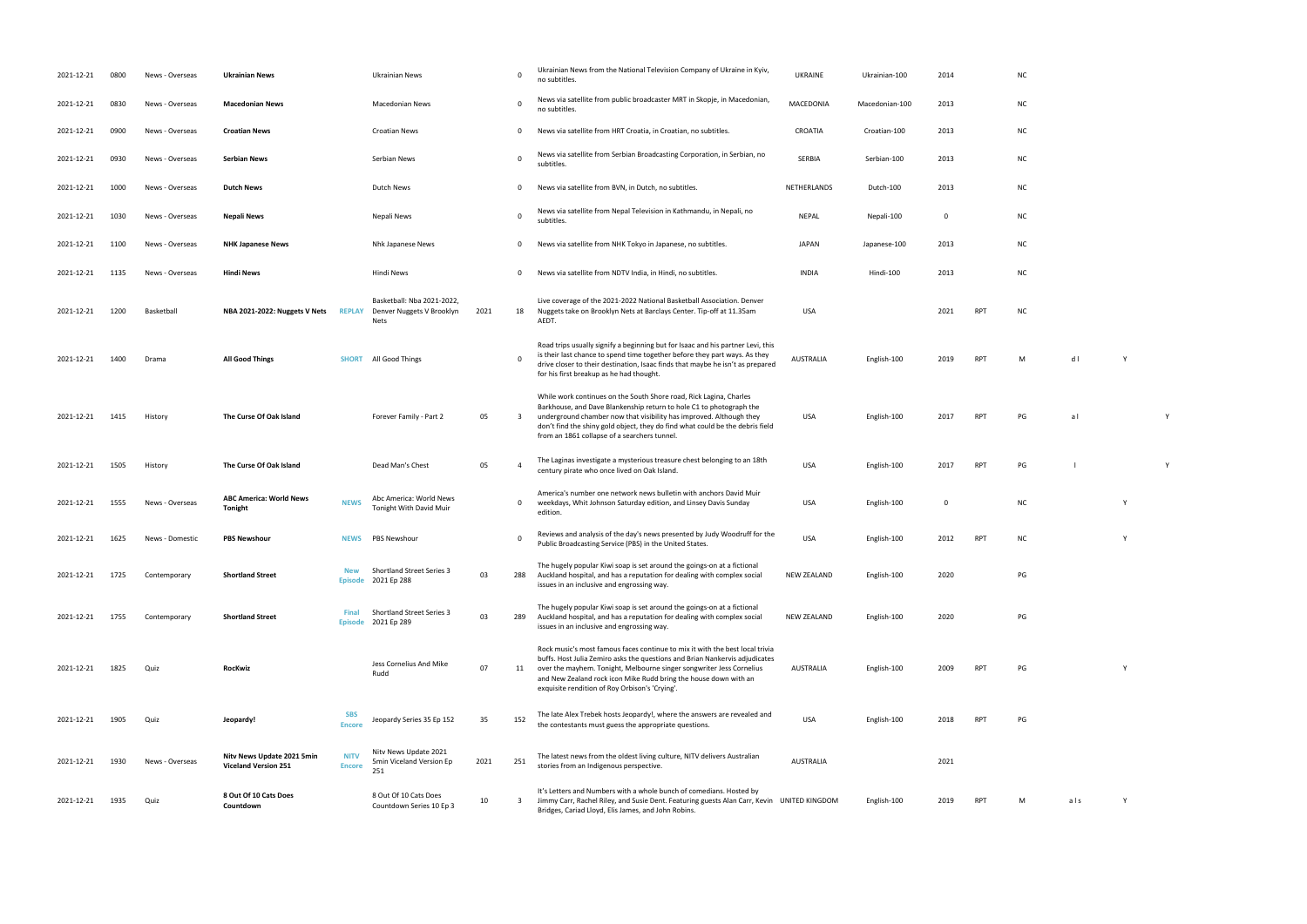| French-99; Inuktitut<br>(Eastern Canadian)-1 | 2020 | M |  |
|----------------------------------------------|------|---|--|
|                                              |      |   |  |

| PG | a | Υ |
|----|---|---|
|    |   |   |

| M  | h   | Υ |
|----|-----|---|
| MA | h v | Υ |

| NC |  |  |  |
|----|--|--|--|
|    |  |  |  |

| NC |  |  |  |
|----|--|--|--|
|    |  |  |  |

| 2021-12-21 | 2030 | Health, Science &<br>Technology | Rhod Gilbert: Stand Up To<br>Infertility    | Premiere              | Rhod Gilbert - Stand Up To<br>Infertility                     |    | $\mathbf{0}$   | While undergoing treatment himself, comedian Rhod Gilbert goes on a<br>frank, revealing, and frequently hilarious journey into the world of male<br>infertility.                                                                                                                                                                                                                                                                                                                                                                                                                                                                                                                                                                            | UNITED KINGDOM   | English-100                                  | 2021        |            | M         |       |   |   |
|------------|------|---------------------------------|---------------------------------------------|-----------------------|---------------------------------------------------------------|----|----------------|---------------------------------------------------------------------------------------------------------------------------------------------------------------------------------------------------------------------------------------------------------------------------------------------------------------------------------------------------------------------------------------------------------------------------------------------------------------------------------------------------------------------------------------------------------------------------------------------------------------------------------------------------------------------------------------------------------------------------------------------|------------------|----------------------------------------------|-------------|------------|-----------|-------|---|---|
| 2021-12-21 | 2140 | Culture & Society               | Kevin McCloud: Rough Guide To<br>The Future |                       | Kevin McCloud's Rough<br>Guide To The Future Series 1<br>Ep 2 | 01 | 2              | Kevin sends Jon Richardson to a town that claims to be America's most eco-<br>friendly, Phil Wang to a futuristic farm in China, while in Japan, Alice finds UNITED KINGDOM<br>out where robots go when they die.                                                                                                                                                                                                                                                                                                                                                                                                                                                                                                                           |                  | English-80; Japanese-10;<br>Mandarin-10      | 2020        | <b>RPT</b> | PG        |       |   | Y |
| 2021-12-21 | 2235 | Culture & Society               | <b>Cults And Extreme Beliefs</b>            |                       | Nxivm                                                         | 01 | $\overline{2}$ | Elizabeth Vargas sits down with Sarah Edmondson, a former member of<br>the self-improvement group, NXIVM. Sarah made a very public break from<br>the group in October 2017 when she appeared on the cover of the New<br>York Times displaying a NXIVM-inflicted brand on her pelvis. With that<br>article, Sarah threw open the door guarding NXIVM's darkest secrets,<br>exposing the founder's insatiable sexual appetite and the twisted<br>experimentation he allowed doctors to perform on members. Sarah<br>brought thousands of people into NXIVM during her time as a recruiter and<br>is now making amends and doing everything in her power to ensure the<br>cult's leader, Keith Raniere, spends the rest of his life in prison. | USA              | English-100                                  | 2018        | <b>RPT</b> | MA        | a v w |   |   |
| 2021-12-21 | 2325 | Period                          | <b>UFOs</b>                                 | <b>New</b><br>Episode | Ufos Series 1 Ep 3                                            | 01 | 3              | The mystery is deepening around the Gondrecourt case. Didier decides to<br>make a deal with the enigmatic Commandant Delbrosse, who claims to<br>have some crucial information - in exchange for which he has to give<br>Delbrosse the sole surviving flamingo, which has been taken in by the<br>research team.                                                                                                                                                                                                                                                                                                                                                                                                                            | <b>FRANCE</b>    | French-99; Inuktitut<br>(Eastern Canadian)-1 | 2020        |            | M         | n.    |   | Y |
| 2021-12-21 | 2400 | Period                          | <b>UFOs</b>                                 | <b>New</b><br>Episode | Ufos Series 1 Ep 4                                            | 01 | 4              | Didier and Vera are totally flummoxed by the flamingo's sudden<br>disappearance. Didier thought he had reached a scientific dead end until<br>he discovers some space-time anomalies that could be linked to the UFO<br>phenomenon. Meanwhile, Marcel realises that many witnesses may have<br>been taken out by the army.                                                                                                                                                                                                                                                                                                                                                                                                                  | <b>FRANCE</b>    | French-100                                   | 2020        |            | PG        |       |   |   |
| 2021-12-21 | 2435 | Thriller                        | The X-Files                                 |                       | All Things                                                    | 07 | 17             | Scully embraces an alternative approach to healing as she attempts to save<br>the life of a former lover.                                                                                                                                                                                                                                                                                                                                                                                                                                                                                                                                                                                                                                   | USA              | English-100                                  | 1999        | <b>RPT</b> | M         | h     | Y |   |
| 2021-12-21 | 2525 | Thriller                        | The X-Files                                 |                       | <b>Brand X</b>                                                | 07 | 18             | Mulder falls victim to a deadly insect linked to a tobacco company's<br>research lab. Stars David Duchovny and Gillian Anderson.                                                                                                                                                                                                                                                                                                                                                                                                                                                                                                                                                                                                            | <b>USA</b>       | English-100                                  | 1999        | <b>RPT</b> | MA        | h v   | Y |   |
| 2021-12-21 | 2615 | Entertainment                   | Undressed                                   |                       | Sally And Matt, Aaron And<br>Helena                           | 01 | 14             | Sally meets Matt, both from country Victoria, while forklift driver Aaron<br>gets to know Helena, a seamstress and cosplayer.                                                                                                                                                                                                                                                                                                                                                                                                                                                                                                                                                                                                               | <b>AUSTRALIA</b> | English-100                                  | 2016        | <b>RPT</b> | M         |       | Y |   |
| 2021-12-21 | 2645 | News - Overseas                 | <b>RT News In English From</b><br>Moscow    |                       | Russia Today English News                                     |    | $\mathbf 0$    | RT from Moscow delivers the latest news and current affairs from around<br>the world including special reports and entertainment news, in English.                                                                                                                                                                                                                                                                                                                                                                                                                                                                                                                                                                                          | <b>RUSSIA</b>    | English-100                                  | $\Omega$    |            | NC        |       |   |   |
| 2021-12-21 | 2700 | News - Overseas                 | <b>Thai News</b>                            |                       | Thai News                                                     |    | $\mathbf 0$    | News via satellite from Thai Public Broadcasting Service, in Thai, no<br>subtitles.                                                                                                                                                                                                                                                                                                                                                                                                                                                                                                                                                                                                                                                         | THAILAND         | Thai-100                                     | $\mathbf 0$ |            | <b>NC</b> |       |   |   |
| 2021-12-21 | 2730 | News - Overseas                 | <b>Bangla News</b>                          |                       | <b>Bangla News</b>                                            |    | $\mathbf{0}$   | News via satellite from Channel i Bangladesh, in Bangla, no subtitles.                                                                                                                                                                                                                                                                                                                                                                                                                                                                                                                                                                                                                                                                      | BANGLADESH       | Bengali-100                                  | $\Omega$    |            | <b>NC</b> |       |   |   |
| 2021-12-21 | 2800 | News - Overseas                 | Punjabi News                                |                       | Punjabi News                                                  |    | 0              | News via satellite from India, in Punjabi, no subtitles.                                                                                                                                                                                                                                                                                                                                                                                                                                                                                                                                                                                                                                                                                    | <b>INDIA</b>     | Punjabi-100                                  | $\Omega$    |            | <b>NC</b> |       |   |   |
| 2021-12-21 | 2830 | News - Overseas                 | Sri Lankan Sinhalese News                   |                       | Sri Lankan Sinhalese News                                     |    | $\mathbf 0$    | News from Sri Lanka Rupavahini Corporation Colombo Sri Lanka, in<br>Sinhalese, no subtitles.                                                                                                                                                                                                                                                                                                                                                                                                                                                                                                                                                                                                                                                | <b>SRI LANKA</b> | Sinhalese-100                                | $\mathbf 0$ |            | <b>NC</b> |       |   |   |
| 2021-12-22 | 0500 | News - Overseas                 | <b>Korean News</b>                          |                       | Korean News                                                   |    | $\mathbf{0}$   | News via satellite from YTN Korea, in Korean, no subtitles.                                                                                                                                                                                                                                                                                                                                                                                                                                                                                                                                                                                                                                                                                 | SOUTH KOREA      | Korean-100                                   | 2013        |            | <b>NC</b> |       |   |   |
| 2021-12-22 | 0530 | News - Overseas                 | <b>Indonesian News</b>                      |                       | <b>Indonesian News</b>                                        |    | $\mathbf{0}$   | News via satellite from TVRI Jakarta, in Indonesian, no subtitles.                                                                                                                                                                                                                                                                                                                                                                                                                                                                                                                                                                                                                                                                          | INDONESIA        | Indonesian-100                               | 2013        |            | <b>NC</b> |       |   |   |
| 2021-12-22 | 0610 | News - Overseas                 | <b>Hong Kong News</b>                       |                       | Hong Kong News                                                |    | $\mathbf{0}$   | News via satellite from TVB Hong Kong, in Cantonese, no subtitles.                                                                                                                                                                                                                                                                                                                                                                                                                                                                                                                                                                                                                                                                          | <b>HONG KONG</b> | Cantonese-100                                | 2013        |            | <b>NC</b> |       |   |   |
| 2021-12-22 | 0630 | News - Overseas                 | <b>Deutsche Welle English News</b>          |                       | Deutsche Welle English<br>News                                |    | $\mathbf 0$    | News and analysis of the top international and European news and current<br>affairs from Berlin, in English.                                                                                                                                                                                                                                                                                                                                                                                                                                                                                                                                                                                                                                | <b>GERMANY</b>   | English-100                                  | $\mathbf 0$ |            | <b>NC</b> |       |   |   |
| 2021-12-22 | 0700 | News - Overseas                 | <b>Russian News</b>                         |                       | <b>Russian News</b>                                           |    | $\mathbf{0}$   | News via satellite from NTV Moscow, in Russian, no subtitles.                                                                                                                                                                                                                                                                                                                                                                                                                                                                                                                                                                                                                                                                               | RUSSIA           | Russian-100                                  | 2013        |            | <b>NC</b> |       |   |   |
| 2021-12-22 | 0730 | News - Overseas                 | <b>Polish News</b>                          |                       | Polish News                                                   |    | $\mathbf{0}$   | Wydarzenia from Polsat in Warsaw via satellite, in Polish, no subtitles.                                                                                                                                                                                                                                                                                                                                                                                                                                                                                                                                                                                                                                                                    | POLAND           | Polish-100                                   | 2013        |            | <b>NC</b> |       |   |   |
| 2021-12-22 | 0800 | News - Overseas                 | <b>Ukrainian News</b>                       |                       | Ukrainian News                                                |    | $\mathbf 0$    | Ukrainian News from the National Television Company of Ukraine in Kyiv,<br>no subtitles.                                                                                                                                                                                                                                                                                                                                                                                                                                                                                                                                                                                                                                                    | UKRAINE          | Ukrainian-100                                | 2014        |            | <b>NC</b> |       |   |   |
| 2021-12-22 | 0830 | News - Overseas                 | <b>Macedonian News</b>                      |                       | <b>Macedonian News</b>                                        |    | 0              | News via satellite from public broadcaster MRT in Skopje, in Macedonian,<br>no subtitles.                                                                                                                                                                                                                                                                                                                                                                                                                                                                                                                                                                                                                                                   | MACEDONIA        | Macedonian-100                               | 2013        |            | <b>NC</b> |       |   |   |
| 2021-12-22 | 0900 | News - Overseas                 | <b>Croatian News</b>                        |                       | <b>Croatian News</b>                                          |    | $\mathbf{0}$   | News via satellite from HRT Croatia, in Croatian, no subtitles.                                                                                                                                                                                                                                                                                                                                                                                                                                                                                                                                                                                                                                                                             | CROATIA          | Croatian-100                                 | 2013        |            | <b>NC</b> |       |   |   |

| M |  |  |  |
|---|--|--|--|
|   |  |  |  |

| PG | $\mathsf{v}$ | Y |
|----|--------------|---|
|    |              |   |

| МA | a v w | Υ |
|----|-------|---|
|    |       |   |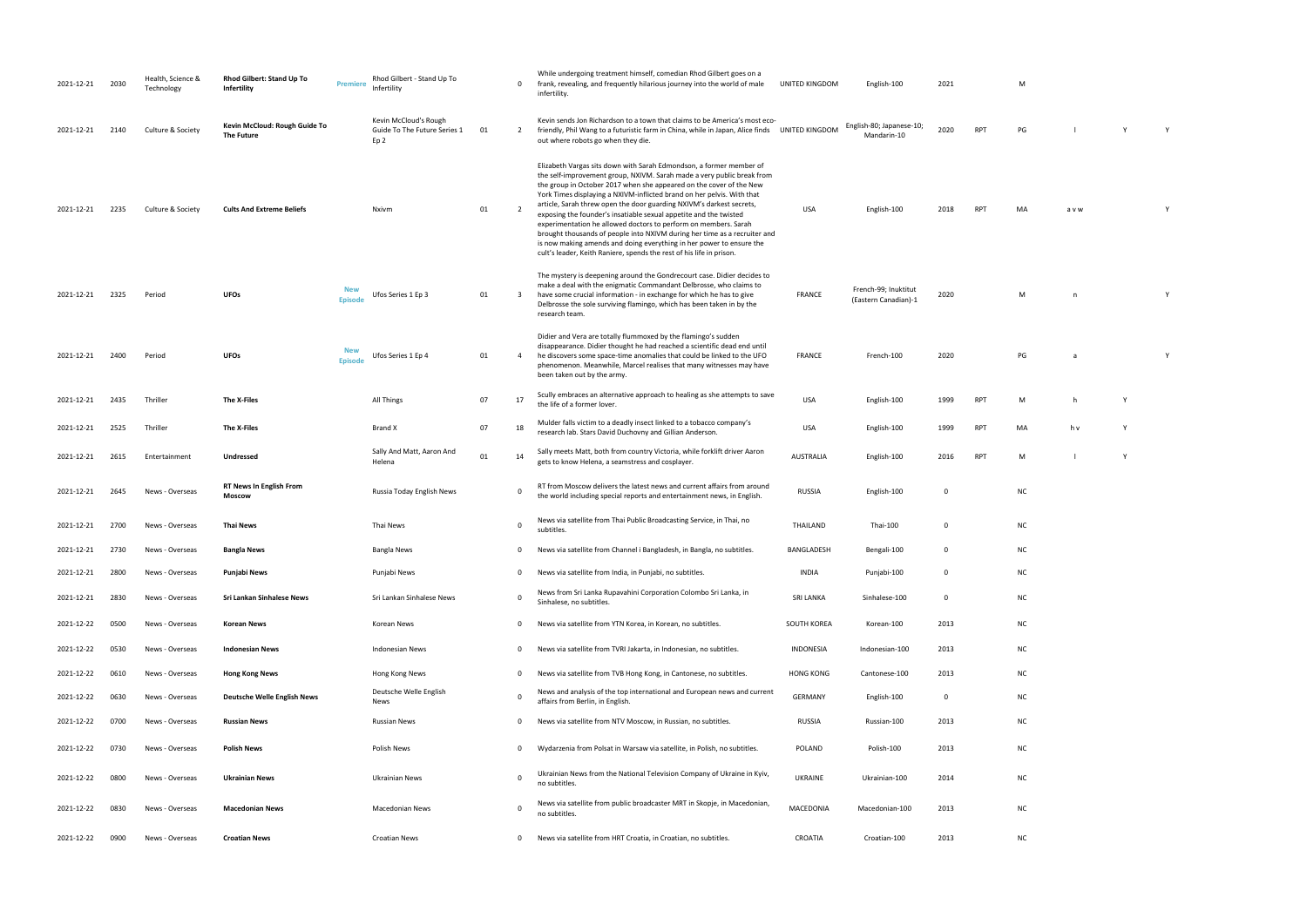| 2021-12-22 | 0930 | News - Overseas   | <b>Serbian News</b>                       |                             | Serbian News                                        |    | $\mathbf 0$    | News via satellite from Serbian Broadcasting Corporation, in Serbian, no<br>subtitles.                                                                                                                                                                                                                                                                                                                                                                                           | SERBIA           | Serbian-100  | 2013        |            | <b>NC</b> |     |
|------------|------|-------------------|-------------------------------------------|-----------------------------|-----------------------------------------------------|----|----------------|----------------------------------------------------------------------------------------------------------------------------------------------------------------------------------------------------------------------------------------------------------------------------------------------------------------------------------------------------------------------------------------------------------------------------------------------------------------------------------|------------------|--------------|-------------|------------|-----------|-----|
| 2021-12-22 | 1000 | News - Overseas   | <b>Dutch News</b>                         |                             | Dutch News                                          |    | 0              | News via satellite from BVN, in Dutch, no subtitles.                                                                                                                                                                                                                                                                                                                                                                                                                             | NETHERLANDS      | Dutch-100    | 2013        |            | <b>NC</b> |     |
| 2021-12-22 | 1030 | News - Overseas   | F24 International & Africa News           |                             | African News                                        |    | 0              | African news in English from France 24.                                                                                                                                                                                                                                                                                                                                                                                                                                          | <b>FRANCE</b>    | English-100  | $\mathbf 0$ |            | <b>NC</b> |     |
| 2021-12-22 | 1100 | News - Overseas   | <b>NHK Japanese News</b>                  |                             | Nhk Japanese News                                   |    | 0              | News via satellite from NHK Tokyo in Japanese, no subtitles.                                                                                                                                                                                                                                                                                                                                                                                                                     | <b>JAPAN</b>     | Japanese-100 | 2013        |            | <b>NC</b> |     |
| 2021-12-22 | 1135 | News - Overseas   | <b>Hindi News</b>                         |                             | Hindi News                                          |    | 0              | News via satellite from NDTV India, in Hindi, no subtitles.                                                                                                                                                                                                                                                                                                                                                                                                                      | <b>INDIA</b>     | Hindi-100    | 2013        |            | <b>NC</b> |     |
| 2021-12-22 | 1200 | History           | The Curse Of Oak Island                   |                             | Drilling Down - The Journey<br>Continues            | 05 | 5              | Matty Blake returns to Oak Island. His first stop, a meeting with Rick,<br>Marty, and Alex Lagina, Craig Tester, Jack Begley, Dave Blankenship,<br>Charles Barkhouse, and Peter Fornetti to get the scoop on targets of<br>interest this season, including Lot 24, The U-Shaped Structure in Smith's<br>Cove, the Swamp, and the intricate geotech grid used at the Money Pit.                                                                                                   | USA              | English-100  | 2017        | <b>RPT</b> | PG        |     |
| 2021-12-22 | 1250 | History           | The Curse Of Oak Island                   |                             | Obstruction                                         | 05 | 6              | Drilling continues at the Oak Island Money Pit as ten holes have now been<br>dug using the Geotech drilling system. Hoping to find evidence of who<br>might have been on the island when the Money Pit was first discovered,<br>Rick and Marty Lagina, along with metal detection expert Gary Drayton,<br>head to Lot 16 to search through the Dunfield spoils.                                                                                                                  | USA              | English-100  | 2017        | <b>RPT</b> | PG        |     |
| 2021-12-22 | 1340 | History           | The Curse Of Oak Island                   |                             | Close Call                                          | 05 | $\overline{7}$ | Rick and Marty, along with their partners, continue the search for the<br>original money pit site using the Geotech drilling method. To date, 16 of<br>the 40 proposed holes have been dug. While drilling near the last known<br>location of the Chapel shaft, the team encounters a series of voids<br>separated by layers of bedrock. Could this be the mysterious spiral tunnel<br>that the Restall family found almost 60 years earlier?                                    | USA              | English-100  | 2017        | <b>RPT</b> | PG        | a l |
| 2021-12-22 | 1425 | History           | The Curse Of Oak Island                   |                             | Bone Dry                                            | 05 | 8              | As the Oak Island team continues their search for the original Money Pit,<br>an additional search is taking place about 300 miles northeast of Oak Island<br>at the Beaton Institute. Alex Lagina, Charles Barkhouse, Peter Fornetti and<br>Doug Crowell comb through the records of former treasure hunters<br>William Blair and William Chappel. In the records, Alex discovers a sworn<br>affidavit that forces the team to rethink their plan of action at the Money<br>Pit. | USA              | English-100  | 2017        | <b>RPT</b> | PG        |     |
| 2021-12-22 | 1515 | History           | The Curse Of Oak Island                   |                             | Remains Of The Day                                  | 05 | 9              | As the team continues to search through the spoils of borehole H8, more<br>and more mysterious items emerge. Rick and Marty Lagina along with<br>Marty's business partner, Craig Tester, visit Dr. Brosseau at St. Mary's<br>University to test some of these mysterious items. When all the data<br>comes back, two of the items are confirmed to be human bone, raising<br>more questions about how pieces of human bone ended up 165 feet below<br>the surface of Oak Island. | USA              | English-100  | 2017        | <b>RPT</b> | PG        |     |
| 2021-12-22 | 1600 | News - Overseas   | <b>ABC America: World News</b><br>Tonight | <b>NEWS</b>                 | Abc America: World News<br>Tonight With David Muir  |    | 0              | America's number one network news bulletin with anchors David Muir<br>weekdays, Whit Johnson Saturday edition, and Linsey Davis Sunday<br>edition.                                                                                                                                                                                                                                                                                                                               | USA              | English-100  | $\mathbf 0$ |            | <b>NC</b> |     |
| 2021-12-22 | 1625 | News - Domestic   | <b>PBS Newshour</b>                       | <b>NEWS</b>                 | <b>PBS Newshour</b>                                 |    | $\mathbf 0$    | Reviews and analysis of the day's news presented by Judy Woodruff for the<br>Public Broadcasting Service (PBS) in the United States.                                                                                                                                                                                                                                                                                                                                             | USA              | English-100  | 2012        | <b>RPT</b> | <b>NC</b> |     |
| 2021-12-22 | 1725 | Culture & Society | The Joy Of Painting With Bob<br>Ross      |                             | Joy Of Painting With Bob<br>Ross Series 4, The Ep 7 | 04 | $\overline{7}$ | Enjoy the peacefulness of the calm evening as you take a walk with Bob<br>Ross through the enchanted timber lands just before nightfall.                                                                                                                                                                                                                                                                                                                                         | USA              | English-100  | 1984        | <b>RPT</b> | G         |     |
| 2021-12-22 | 1755 | Culture & Society | The Joy Of Painting With Bob<br>Ross      |                             | Joy Of Painting With Bob<br>Ross Series 4, The Ep 8 | 04 | 8              | Feel the warm swampy air and admire the overgrown trees with hanging<br>Spanish moss and velvety bushes - all Bob Ross style, of course.                                                                                                                                                                                                                                                                                                                                         | USA              | English-100  | 1984        | <b>RPT</b> | G         |     |
| 2021-12-22 | 1825 | Quiz              | RocKwiz                                   |                             | Sarah Blasko And Dan<br>Crannitch                   | 07 | 12             | Rock music's most famous faces continue to mix it with the best local trivia<br>buffs. Host Julia Zemiro asks the questions and Brian Nankervis adjudicates<br>over the mayhem. Tonight, ARIA winner Sarah Blasko and Leader Cheetah's<br>Dan Crannitch join the gang for a night of rock trivia in the Gershwin Room.                                                                                                                                                           | <b>AUSTRALIA</b> | English-100  | 2009        | <b>RPT</b> | PG        |     |
| 2021-12-22 | 1905 | Quiz              | Jeopardy!                                 | <b>SBS</b><br><b>Encore</b> | Jeopardy Series 35 Ep 153                           | 35 | 153            | The late Alex Trebek hosts Jeopardy!, where the answers are revealed and<br>the contestants must guess the appropriate questions.                                                                                                                                                                                                                                                                                                                                                | <b>USA</b>       | English-100  | 2018        | <b>RPT</b> | PG        |     |

- 
- 
- 
- 
- PHT PG l Y
- PO 2017 RPT PG l Y
	-
- RPT PG al Y
	-
- RPT PG Y
	-
- RPT PG Y
- NC Y
	-
	-
	-
- RPT PG Y
	-
- 
- 
- 
- 
- 
- 
- 
- 
- 
- 
-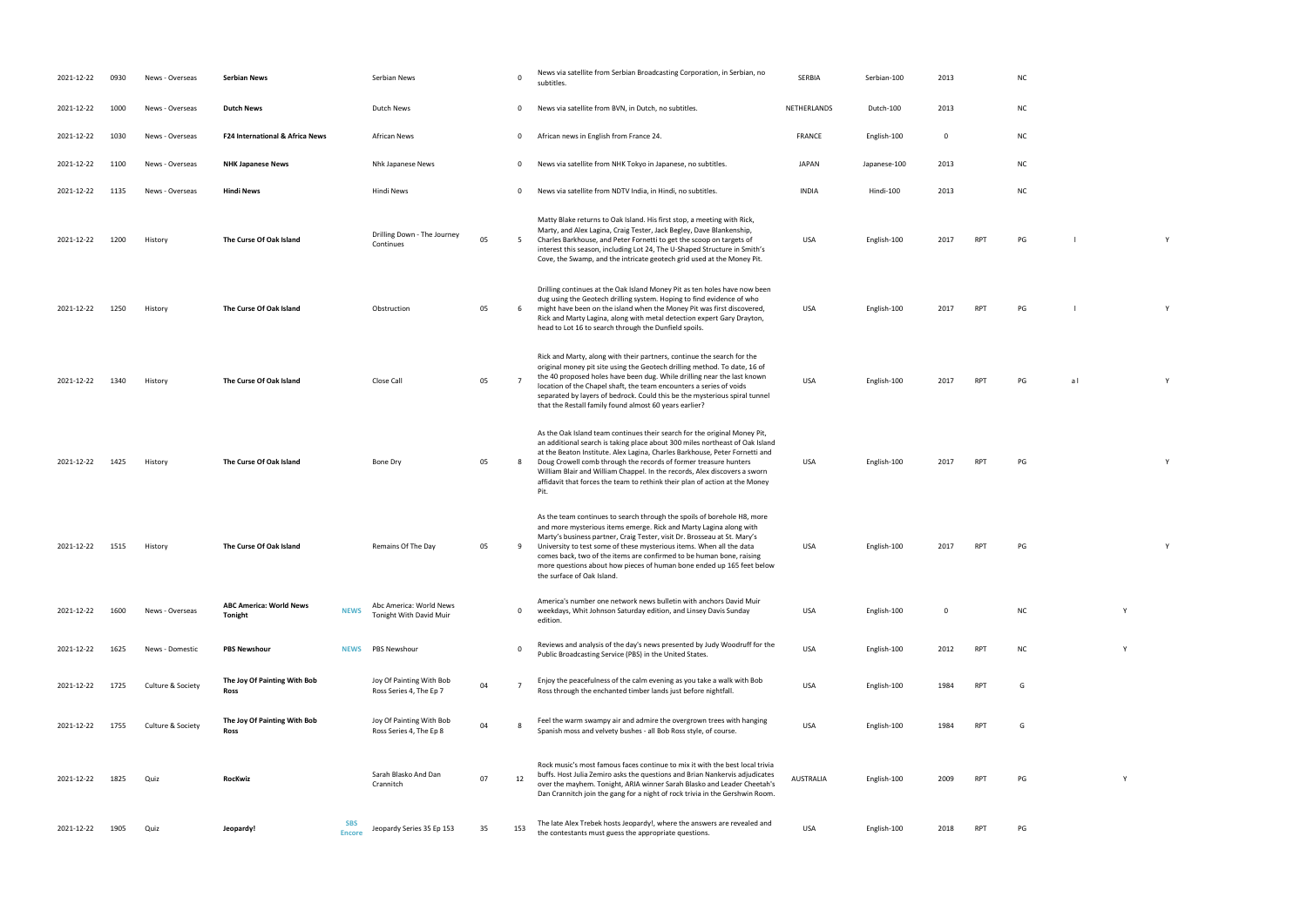| English-90; Korean-10 2016 | <b>RPT</b> | M | alv | Y | Y |
|----------------------------|------------|---|-----|---|---|

| ИA | h v | Υ |
|----|-----|---|

| M | h v | Υ |
|---|-----|---|
|   |     |   |

| M | h v | Y |
|---|-----|---|
|   |     |   |

| ΝC |  |  |  |
|----|--|--|--|
|    |  |  |  |

| NC |  |  |  |
|----|--|--|--|
|    |  |  |  |

| 2021-12-22 | 1930 | News - Overseas        | Nitv News Update 2021 5min<br><b>Viceland Version 252</b> | <b>NITV</b><br><b>Encore</b> | Nitv News Update 2021<br>5min Viceland Version Ep<br>252 | 2021 | 252          | The latest news from the oldest living culture, NITV delivers Australian<br>stories from an Indigenous perspective.                                                                                                                                                                                                                                                                                                                                                                                                                                                    | <b>AUSTRALIA</b> |                       | 2021        |            |           |     |   |
|------------|------|------------------------|-----------------------------------------------------------|------------------------------|----------------------------------------------------------|------|--------------|------------------------------------------------------------------------------------------------------------------------------------------------------------------------------------------------------------------------------------------------------------------------------------------------------------------------------------------------------------------------------------------------------------------------------------------------------------------------------------------------------------------------------------------------------------------------|------------------|-----------------------|-------------|------------|-----------|-----|---|
| 2021-12-22 | 1935 | Quiz                   | 8 Out Of 10 Cats Does<br>Countdown                        |                              | 8 Out Of 10 Cats Does<br>Countdown Series 10 Ep 4        | 10   | 4            | It's Letters and Numbers with a whole bunch of comedians. Hosted by<br>Jimmy Carr, Rachel Riley, and Susie Dent. Featuring guests Johnny Vegas,<br>Bob Mortimer, Kathy Burke, and Roisin Conaty.                                                                                                                                                                                                                                                                                                                                                                       | UNITED KINGDOM   | English-100           | 2019        | <b>RPT</b> | M         | als | Y |
| 2021-12-22 | 2030 | <b>Science Fiction</b> | <b>Source Code</b>                                        | <b>MOVIE</b>                 |                                                          |      | $\mathbf 0$  | Army pilot Colter Stevens wakes up in the body of an unknown man and<br>discovers he's part of an experimental government program to find the<br>bomber of a Chicago commuter train within eight minutes. Directed by<br>Duncan Jones and stars Jake Gyllenhaal. Michelle Monaghan and Vera<br>Farmiga.                                                                                                                                                                                                                                                                | <b>USA</b>       | English-100           | 2011        | <b>RPT</b> | M         | alv |   |
| 2021-12-22 | 2215 | Comedy                 | Colossal                                                  | <b>MOVIE</b>                 |                                                          |      | $\Omega$     | Gloria (Anne Hathaway) is an ordinary woman who, after losing her job and<br>being kicked out of her apartment by her boyfriend, is forced to leave her<br>life in New York and move back to her hometown. When news reports<br>surface that a giant creature is destroying Seoul, Korea, Gloria gradually<br>comes to the realization that she is somehow connected to this far-off<br>phenomenon. As events begin to spin out of control, Gloria must<br>determine why her seemingly insignificant existence has such a colossal<br>effect on the fate of the world. | CANADA           | English-90; Korean-10 | 2016        | RPT        | M         | alv | Y |
| 2021-12-22 | 2415 | Thriller               | The X-Files                                               |                              | Hollywood A.D.                                           | 07   | 19           | A screenwriter tags along with the agents as they investigate a church<br>bombing - a case that is later transformed into a Hollywood film. Stars<br>David Duchovny and Gillian Anderson.                                                                                                                                                                                                                                                                                                                                                                              | <b>USA</b>       | English-100           | 1999        | <b>RPT</b> | MA        | h v | Y |
| 2021-12-22 | 2505 | Thriller               | The X-Files                                               |                              | Fight Club                                               | 07   | 20           | The agents search for two nearly identical women who trigger destruction<br>whenever they meet. Stars David Duchovny and Gillian Anderson.                                                                                                                                                                                                                                                                                                                                                                                                                             | <b>USA</b>       | English-100           | 1999        | <b>RPT</b> | М         | h v | Y |
| 2021-12-22 | 2555 | Thriller               | The X-Files                                               |                              | Je Souhaite                                              | 07   | 21           | A man without a mouth and an invisible corpse lead the agents to a genie<br>who grants Mulder three wishes. Stars David Duchovny and Gillian<br>Anderson.                                                                                                                                                                                                                                                                                                                                                                                                              | USA              | English-100           | 1999        | <b>RPT</b> | M         | h v | Y |
| 2021-12-22 | 2645 | News - Overseas        | France 24 News In English From<br>Paris                   |                              | France 24 English News                                   |      | $\Omega$     | International news and current affairs television from Paris, offering a<br>French perspective on world events, in English.                                                                                                                                                                                                                                                                                                                                                                                                                                            | FRANCE           | English-100           | $\mathbf 0$ |            | <b>NC</b> |     |   |
| 2021-12-22 | 2700 | News - Overseas        | Thai News                                                 |                              | Thai News                                                |      | $\Omega$     | News via satellite from Thai Public Broadcasting Service, in Thai, no<br>subtitles.                                                                                                                                                                                                                                                                                                                                                                                                                                                                                    | THAILAND         | Thai-100              | $\mathbf 0$ |            | <b>NC</b> |     |   |
| 2021-12-22 | 2730 | News - Overseas        | <b>Bangla News</b>                                        |                              | <b>Bangla News</b>                                       |      | $\mathbf 0$  | News via satellite from Channel i Bangladesh, in Bangla, no subtitles.                                                                                                                                                                                                                                                                                                                                                                                                                                                                                                 | BANGLADESH       | Bengali-100           | $\mathbf 0$ |            | <b>NC</b> |     |   |
| 2021-12-22 | 2800 | News - Overseas        | Punjabi News                                              |                              | Punjabi News                                             |      | $\mathbf{0}$ | News via satellite from India, in Punjabi, no subtitles.                                                                                                                                                                                                                                                                                                                                                                                                                                                                                                               | <b>INDIA</b>     | Punjabi-100           | $\mathbf 0$ |            | <b>NC</b> |     |   |
| 2021-12-22 | 2830 | News - Overseas        | Sri Lankan Sinhalese News                                 |                              | Sri Lankan Sinhalese News                                |      | $\Omega$     | News from Sri Lanka Rupavahini Corporation Colombo Sri Lanka, in<br>Sinhalese, no subtitles.                                                                                                                                                                                                                                                                                                                                                                                                                                                                           | SRI LANKA        | Sinhalese-100         |             |            | NC        |     |   |
| 2021-12-23 | 0500 | News - Overseas        | <b>Korean News</b>                                        |                              | Korean News                                              |      | $\mathbf{0}$ | News via satellite from YTN Korea, in Korean, no subtitles.                                                                                                                                                                                                                                                                                                                                                                                                                                                                                                            | SOUTH KOREA      | Korean-100            | 2013        |            | <b>NC</b> |     |   |
| 2021-12-23 | 0530 | News - Overseas        | <b>Indonesian News</b>                                    |                              | <b>Indonesian News</b>                                   |      | $\mathbf{0}$ | News via satellite from TVRI Jakarta, in Indonesian, no subtitles.                                                                                                                                                                                                                                                                                                                                                                                                                                                                                                     | INDONESIA        | Indonesian-100        | 2013        |            | <b>NC</b> |     |   |
| 2021-12-23 | 0610 | News - Overseas        | <b>Hong Kong News</b>                                     |                              | Hong Kong News                                           |      | $\mathbf{0}$ | News via satellite from TVB Hong Kong, in Cantonese, no subtitles.                                                                                                                                                                                                                                                                                                                                                                                                                                                                                                     | <b>HONG KONG</b> | Cantonese-100         | 2013        |            | <b>NC</b> |     |   |
| 2021-12-23 | 0630 | News - Overseas        | <b>Deutsche Welle English News</b>                        |                              | Deutsche Welle English<br>News                           |      | $\Omega$     | News and analysis of the top international and European news and current<br>affairs from Berlin, in English.                                                                                                                                                                                                                                                                                                                                                                                                                                                           | <b>GERMANY</b>   | English-100           | $\mathbf 0$ |            | <b>NC</b> |     |   |
| 2021-12-23 | 0700 | News - Overseas        | <b>Russian News</b>                                       |                              | <b>Russian News</b>                                      |      | $\mathbf{0}$ | News via satellite from NTV Moscow, in Russian, no subtitles.                                                                                                                                                                                                                                                                                                                                                                                                                                                                                                          | RUSSIA           | Russian-100           | 2013        |            | <b>NC</b> |     |   |
| 2021-12-23 | 0730 | News - Overseas        | <b>Polish News</b>                                        |                              | Polish News                                              |      | $\mathbf 0$  | Wydarzenia from Polsat in Warsaw via satellite, in Polish, no subtitles.                                                                                                                                                                                                                                                                                                                                                                                                                                                                                               | <b>POLAND</b>    | Polish-100            | 2013        |            | <b>NC</b> |     |   |
| 2021-12-23 | 0800 | News - Overseas        | <b>Maltese News</b>                                       |                              | <b>Maltese News</b>                                      |      | $\mathbf 0$  | News from Public Broadcasting Services Limited, Malta, in Maltese, no<br>subtitles.                                                                                                                                                                                                                                                                                                                                                                                                                                                                                    | MALTA            | Maltese-100           | 2013        |            | <b>NC</b> |     |   |
| 2021-12-23 | 0830 | News - Overseas        | <b>Macedonian News</b>                                    |                              | Macedonian News                                          |      | $\Omega$     | News via satellite from public broadcaster MRT in Skopje, in Macedonian,<br>no subtitles.                                                                                                                                                                                                                                                                                                                                                                                                                                                                              | MACEDONIA        | Macedonian-100        | 2013        |            | <b>NC</b> |     |   |
| 2021-12-23 | 0900 | News - Overseas        | <b>Croatian News</b>                                      |                              | <b>Croatian News</b>                                     |      | $\mathbf{0}$ | News via satellite from HRT Croatia, in Croatian, no subtitles.                                                                                                                                                                                                                                                                                                                                                                                                                                                                                                        | CROATIA          | Croatian-100          | 2013        |            | <b>NC</b> |     |   |
| 2021-12-23 | 0930 | News - Overseas        | Serbian News                                              |                              | Serbian News                                             |      | $\mathbf 0$  | News via satellite from Serbian Broadcasting Corporation, in Serbian, no<br>subtitles.                                                                                                                                                                                                                                                                                                                                                                                                                                                                                 | SERBIA           | Serbian-100           | 2013        |            | <b>NC</b> |     |   |

| M | als | Υ |
|---|-----|---|
| M | alv |   |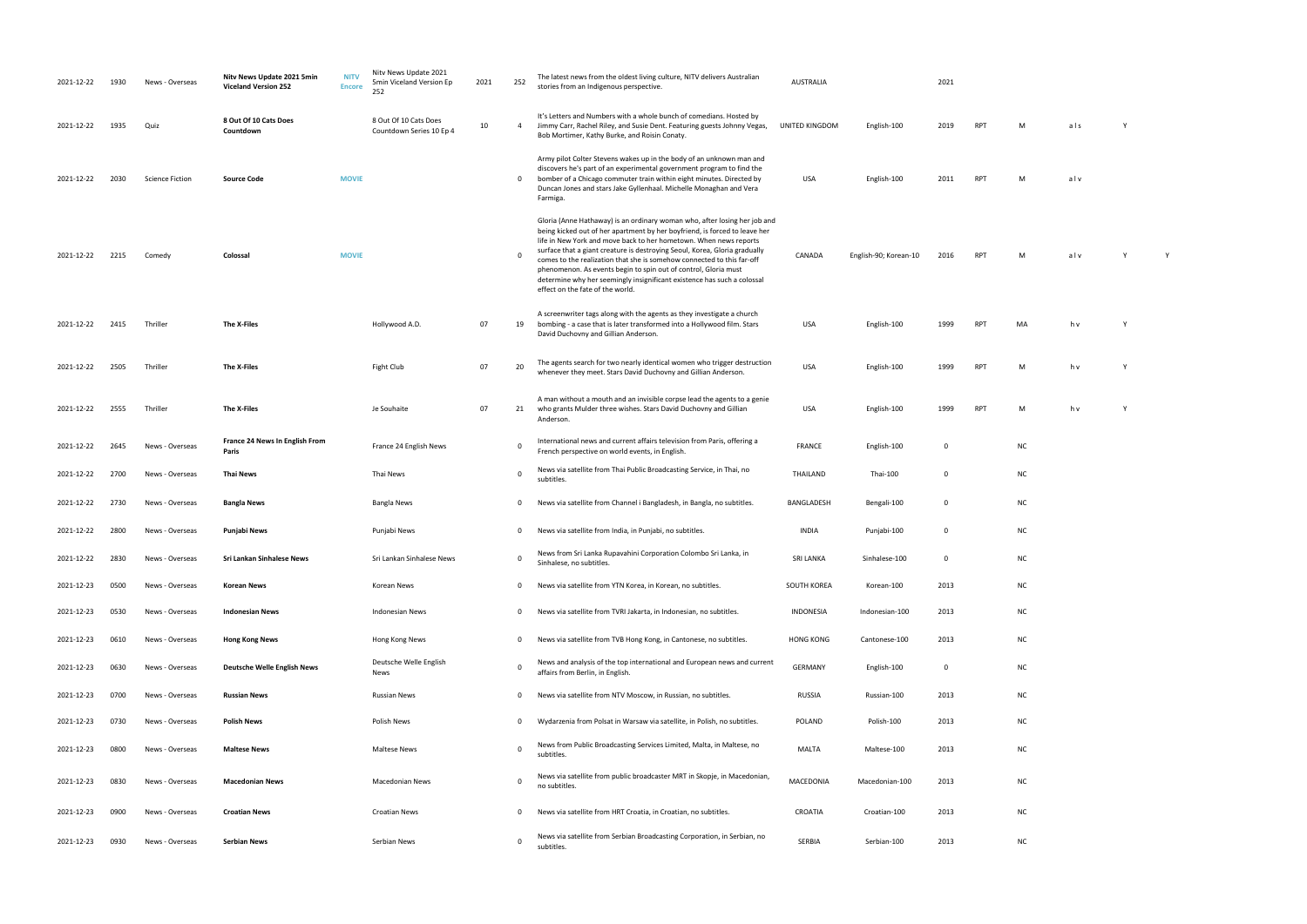- in Somali, no subtitudinary subtitudinary subtitudinary subtitudinary subsequents. Some  $\overline{100}$ 
	-
	-
- claims of unexplanable and dangerous phenomena. USA English-100 2019 RPT M a v Y V V V V V V V V V V V V V V V
- RPT M alv Y Y
- republicans it is destroyed by Jihadists. USA Arabic-100 2016 PM a v Yihadists. USA Arabic-100 2016 RPT M a v <br>Taxonomia
- RPT PG a Y
	-
- INTERPT INTERNATIONAL PRESERVE SKATING 2019-2020. 2019-2020. 2019-2020. 2019-2020. 2019-2020. 2019-2020. 2019
- USA English-100 0 NC Y
- PUBLIC BROADCASTING STATES. USA ENGLISH-100 2012 RPT NC Y
- RPT PG Y
	-
	-
	-
	- UNITED Main Andrew Main Service Structure Service Structure Structure Structure Structure Structure Structure<br>Structure Structure Structure Structure Structure Structure Structure Structure Structure Structure Structure<br>St
		- USA English-100 2020 M a l Y
		-
		- USA English-100 2020 M a l Y
		-
- 
- 
- 
- 
- 
- 
- 
- 
- 
- -
	-

| 2021-12-23 | 1000 | News - Overseas       | <b>Dutch News</b>                                         |                              | <b>Dutch News</b>                                        |      | 0           | News via satellite from BVN, in Dutch, no subtitles.                                                                                                                                                                                                                                                                                                                                                                                                                                                                | NETHERLANDS      | Dutch-100                                | 2013        |            | N0             |
|------------|------|-----------------------|-----------------------------------------------------------|------------------------------|----------------------------------------------------------|------|-------------|---------------------------------------------------------------------------------------------------------------------------------------------------------------------------------------------------------------------------------------------------------------------------------------------------------------------------------------------------------------------------------------------------------------------------------------------------------------------------------------------------------------------|------------------|------------------------------------------|-------------|------------|----------------|
| 2021-12-23 | 1030 | News - Overseas       | <b>Somali News</b>                                        |                              | Somali News                                              |      | 0           | News via satellite from Universal TV as broadcast in Somalia (Mogadishu),<br>in Somali, no subtitles.                                                                                                                                                                                                                                                                                                                                                                                                               | SOMALIA          | Somali-100                               | $\mathbf 0$ |            | N0             |
| 2021-12-23 | 1100 | News - Overseas       | <b>NHK Japanese News</b>                                  |                              | Nhk Japanese News                                        |      | 0           | News via satellite from NHK Tokyo in Japanese, no subtitles.                                                                                                                                                                                                                                                                                                                                                                                                                                                        | <b>JAPAN</b>     | Japanese-100                             | 2013        |            | N0             |
| 2021-12-23 | 1135 | News - Overseas       | <b>Hindi News</b>                                         |                              | Hindi News                                               |      | 0           | News via satellite from NDTV India, in Hindi, no subtitles.                                                                                                                                                                                                                                                                                                                                                                                                                                                         | <b>INDIA</b>     | Hindi-100                                | 2013        |            | N0             |
| 2021-12-23 | 1200 | Period                | <b>Project Blue Book</b>                                  |                              | Curse Of The Skinwalker                                  | 02   |             | Hynek and Quinn head to a Utah ranch to investigate a young family's<br>claims of unexplainable and dangerous phenomena.                                                                                                                                                                                                                                                                                                                                                                                            | <b>USA</b>       | English-100                              | 2019        | <b>RPT</b> | M              |
| 2021-12-23 | 1250 | Period                | <b>Project Blue Book</b>                                  |                              | What Lies Beneath                                        | 02   |             | When sensitive material is stolen from Generals Harding and Valentine,<br>Hynek and Quinn will realise that not only does their culprit lie far closer to<br>home than they could imagine, but so does undeniable evidence of a UFO<br>conspiracy.                                                                                                                                                                                                                                                                  | <b>USA</b>       | English-100                              | 2019        | <b>RPT</b> | M              |
| 2021-12-23 | 1340 | Drama                 | <b>Nocturne In Black</b>                                  |                              | Nocturne In Black                                        |      | $\Omega$    | In a war-ravaged Middle Eastern neighbourhood, a musician struggles to<br>rebuild his piano after it is destroyed by Jihadists.                                                                                                                                                                                                                                                                                                                                                                                     | <b>USA</b>       | Arabic-100                               | 2016        | <b>RPT</b> | M              |
| 2021-12-23 | 1410 | Drama                 | <b>Butter Lamp</b>                                        | <b>SHORT</b>                 | <b>Butter Lamp</b>                                       |      | $\mathbf 0$ | A young photographer and his assistant suggest to Tibetan nomads to take<br>their picture. Against diverse and more or less exotic backgrounds, families<br>appear to the photographer. Through these shots, the photographer will<br>weave unique links with each of the various villagers.                                                                                                                                                                                                                        | <b>CHINA</b>     | Tibetan-100                              | 2013        | <b>RPT</b> | PG             |
| 2021-12-23 | 1430 | <b>Figure Skating</b> | <b>ISU European Figure Skating</b><br>Austria             | <b>SPORTS</b>                | Isu European Figure Skating<br>(Graz, Austria) Part 3    | 2019 |             | Coverage of the ISU European Figure Skating in Graz, Austria - Part 3.<br>International Figure Skating 2019-2020.                                                                                                                                                                                                                                                                                                                                                                                                   |                  |                                          | 2019        | <b>RPT</b> | N0             |
| 2021-12-23 | 1600 | News - Overseas       | <b>ABC America: World News</b><br>Tonight                 | <b>NEWS</b>                  | Abc America: World News<br>Tonight With David Muir       |      | 0           | America's number one network news bulletin with anchors David Muir<br>weekdays, Whit Johnson Saturday edition, and Linsey Davis Sunday<br>edition.                                                                                                                                                                                                                                                                                                                                                                  | <b>USA</b>       | English-100                              | $\mathbf 0$ |            | N <sub>C</sub> |
| 2021-12-23 | 1625 | News - Domestic       | <b>PBS Newshour</b>                                       | <b>NEW</b>                   | <b>PBS Newshour</b>                                      |      | 0           | Reviews and analysis of the day's news presented by Judy Woodruff for the<br>Public Broadcasting Service (PBS) in the United States.                                                                                                                                                                                                                                                                                                                                                                                | <b>USA</b>       | English-100                              | 2012        | <b>RPT</b> | N0             |
| 2021-12-23 | 1725 | Quiz                  | RocKwiz                                                   |                              | Rockwiz At The Bowl<br>(Double Episode)                  | 06   | 25          | The final episode of this season's RocKwiz is part of celebrations for the<br>50th birthday of The Sidney Myer Music Bowl in Melbourne. Hosted by<br>Julia Zemiro and Brian Nankervis, RocKwiz Salutes the Bowl, filmed in front<br>of a crowd of 11,000, includes 17 performances from an eclectic group of<br>artists. All performances are backed by the RocKwiz Orkestra, and<br>supplemented by the Wolgramm Sisters on backing vocals, Ash Naylor on<br>guitar, and a horn section featuring Paul Williamson. | <b>AUSTRALIA</b> | English-100                              | 2008        | RPT        | PG             |
| 2021-12-23 | 1905 | Quiz                  | Jeopardy!                                                 | <b>SBS</b><br><b>Encore</b>  | Jeopardy Series 35 Ep 154                                | 35   | 154         | The late Alex Trebek hosts Jeopardy!, where the answers are revealed and<br>the contestants must guess the appropriate questions.                                                                                                                                                                                                                                                                                                                                                                                   | <b>USA</b>       | English-100                              | 2018        | <b>RPT</b> | PG             |
| 2021-12-23 | 1930 | News - Overseas       | Nitv News Update 2021 5min<br><b>Viceland Version 253</b> | <b>NITV</b><br><b>Encore</b> | Nitv News Update 2021<br>5min Viceland Version Ep<br>253 | 2021 | 253         | The latest news from the oldest living culture, NITV delivers Australian<br>stories from an Indigenous perspective.                                                                                                                                                                                                                                                                                                                                                                                                 | <b>AUSTRALIA</b> |                                          | 2021        |            |                |
| 2021-12-23 | 1935 | Quiz                  | 8 Out Of 10 Cats Does<br>Countdown                        |                              | 8 Out Of 10 Cats Does<br>Countdown Series 10 Ep 5        | 10   | 5           | It's Letters and Numbers with a whole bunch of comedians. Hosted by<br>Jimmy Carr, Rachel Riley, and Susie Dent. Featuring guests Ivan<br>Brackenbury, Alan Carr, Katherine Ryan, and Jason Manford.                                                                                                                                                                                                                                                                                                                | UNITED KINGDOM   | English-100                              | 2019        | <b>RPT</b> |                |
| 2021-12-23 | 2030 | History               | The Curse Of Oak Island                                   | <b>New</b><br><b>Episode</b> | Triptych                                                 | 07   | 18          | As the Oak Island Team investigates what could be one of the infamous box<br>drains in Smith's Cove, the search for shaft 2 makes a major breakthrough,<br>which could lead to the exact location of the original Money Pit.                                                                                                                                                                                                                                                                                        | USA              | English-100                              | 2020        |            | м              |
| 2021-12-23 | 2120 | History               | The Curse Of Oak Island                                   | <b>New</b><br><b>Episode</b> | An Eye For An Eye                                        | 07   | 19          | As the Oak Island team searches for Shaft 2 and the original Money Pit,<br>new data collected in the eye of the swamp reveals it not only to have had<br>significant early human activity, but that it could possibly be man-made.                                                                                                                                                                                                                                                                                  | <b>USA</b>       | English-100                              | 2020        |            | М              |
| 2021-12-23 | 2210 | Culture & Society     | <b>The Source</b>                                         | <b>New</b><br><b>Episode</b> | Hong Kong's New Law                                      | 01   | 7           | China's new national security law criminalised dissent in Hong Kong,<br>forcing pro-democracy politicians and activists to find new ways to resist<br>Beijing's oppression.                                                                                                                                                                                                                                                                                                                                         | <b>USA</b>       | English-51; Cantonese-25;<br>Mandarin-24 | 2021        |            |                |

| <b>NC</b> |  |  |  |
|-----------|--|--|--|
|           |  |  |  |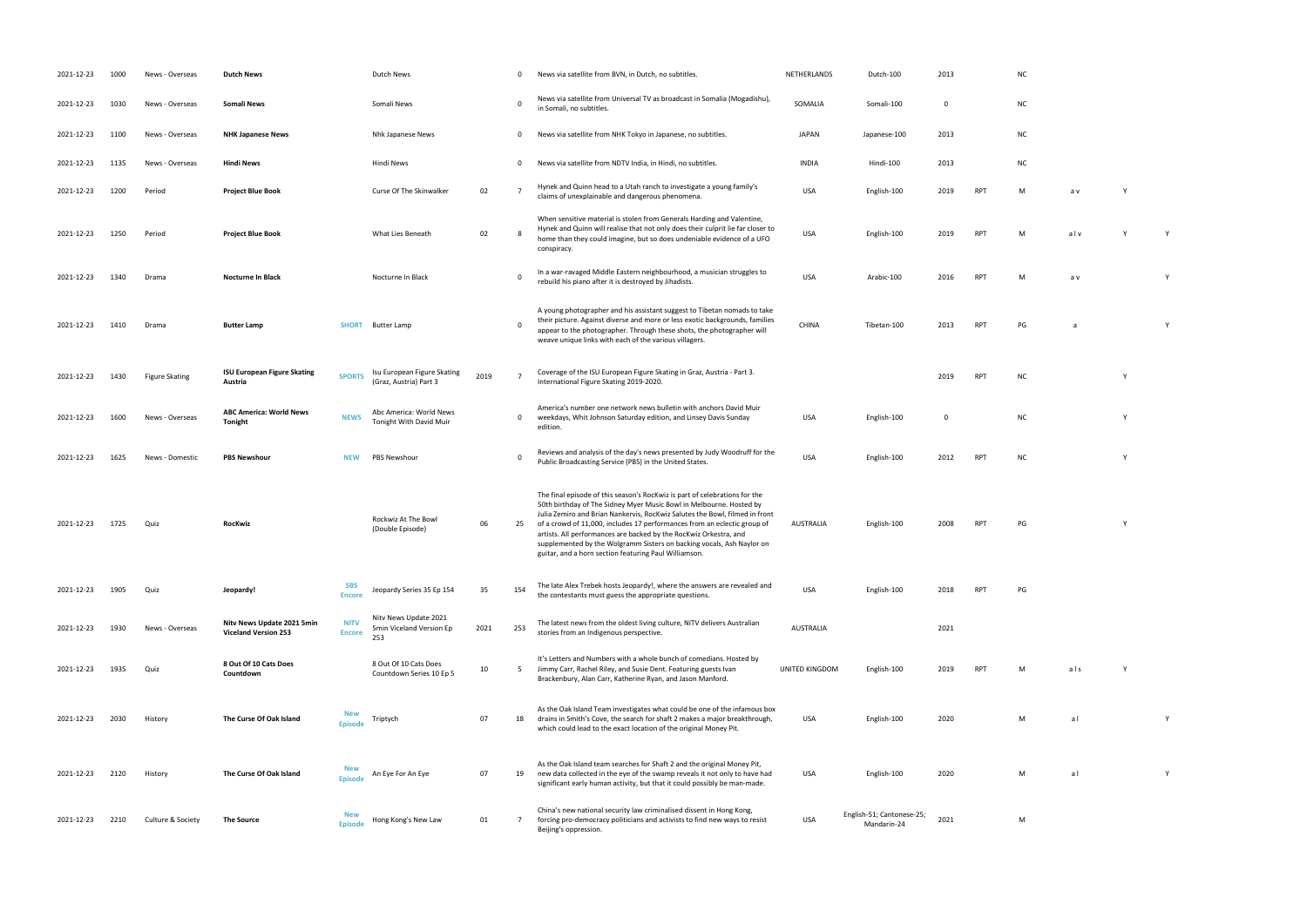| 2021-12-23 | 2300 | Period          | <b>Vikings</b>                                           |               | Key, The                                                                                       | 06   | -5          | As Norway's Kings and Jarls arrive at Harald's territory for the election of<br>the King of all Norway, King Olaf is confident of the result - but the election<br>may not run as smoothly as he believes. Meanwhile, Lagertha's village is a<br>hive of activity in anticipation of a second attack by the bandits, and she is<br>relieved when Gunnhild arrives with re-enforcements. | USA                              | English-100    | 2019        | <b>RPT</b> | MA        | a v |   |  |
|------------|------|-----------------|----------------------------------------------------------|---------------|------------------------------------------------------------------------------------------------|------|-------------|-----------------------------------------------------------------------------------------------------------------------------------------------------------------------------------------------------------------------------------------------------------------------------------------------------------------------------------------------------------------------------------------|----------------------------------|----------------|-------------|------------|-----------|-----|---|--|
| 2021-12-23 | 2350 | Drama           | Gangs Of Wasseypur: Part 1                               | <b>MOVIE</b>  |                                                                                                |      | 0           | A clash between Sultan (a Qureishi dacoit chief) and Shahid Khan (a Pathan<br>who impersonates him) leads to the expulsion of Khan from Wasseypur,<br>and ignites a deadly blood feud spanning three generations.                                                                                                                                                                       | <b>INDIA</b>                     | Hindi-100      | 2012        | <b>RPT</b> | MA        | l v |   |  |
| 2021-12-23 | 2645 | News - Overseas | <b>Deutsche Welle English News</b>                       |               | Deutsche Welle English<br>News                                                                 |      | 0           | News and analysis of the top international and European news and current<br>affairs from Berlin, in English.                                                                                                                                                                                                                                                                            | GERMANY                          | English-100    | 0           |            | <b>NC</b> |     |   |  |
| 2021-12-23 | 2700 | News - Overseas | Thai News                                                |               | Thai News                                                                                      |      | 0           | News via satellite from Thai Public Broadcasting Service, in Thai, no<br>subtitles.                                                                                                                                                                                                                                                                                                     | THAILAND                         | Thai-100       | $\mathbf 0$ |            | <b>NC</b> |     |   |  |
| 2021-12-23 | 2730 | News - Overseas | <b>Bangla News</b>                                       |               | Bangla News                                                                                    |      | 0           | News via satellite from Channel i Bangladesh, in Bangla, no subtitles.                                                                                                                                                                                                                                                                                                                  | BANGLADESH                       | Bengali-100    | 0           |            | <b>NC</b> |     |   |  |
| 2021-12-23 | 2800 | News - Overseas | Punjabi News                                             |               | Punjabi News                                                                                   |      | 0           | News via satellite from India, in Punjabi, no subtitles.                                                                                                                                                                                                                                                                                                                                | <b>INDIA</b>                     | Punjabi-100    | 0           |            | <b>NC</b> |     |   |  |
| 2021-12-23 | 2830 | News - Overseas | Sri Lankan Sinhalese News                                |               | Sri Lankan Sinhalese News                                                                      |      | 0           | News from Sri Lanka Rupavahini Corporation Colombo Sri Lanka, in<br>Sinhalese, no subtitles.                                                                                                                                                                                                                                                                                            | <b>SRI LANKA</b>                 | Sinhalese-100  | 0           |            | <b>NC</b> |     |   |  |
| 2021-12-24 | 0500 | News - Overseas | <b>Korean News</b>                                       |               | Korean News                                                                                    |      | 0           | News via satellite from YTN Korea, in Korean, no subtitles.                                                                                                                                                                                                                                                                                                                             | SOUTH KOREA                      | Korean-100     | 2013        |            | <b>NC</b> |     |   |  |
| 2021-12-24 | 0530 | News - Overseas | <b>Indonesian News</b>                                   |               | <b>Indonesian News</b>                                                                         |      | 0           | News via satellite from TVRI Jakarta, in Indonesian, no subtitles.                                                                                                                                                                                                                                                                                                                      | INDONESIA                        | Indonesian-100 | 2013        |            | <b>NC</b> |     |   |  |
| 2021-12-24 | 0610 | News - Overseas | <b>Hong Kong News</b>                                    |               | Hong Kong News                                                                                 |      | 0           | News via satellite from TVB Hong Kong, in Cantonese, no subtitles.                                                                                                                                                                                                                                                                                                                      | <b>HONG KONG</b>                 | Cantonese-100  | 2013        |            | <b>NC</b> |     |   |  |
| 2021-12-24 | 0630 | News - Overseas | <b>Deutsche Welle English News</b>                       |               | Deutsche Welle English<br>News                                                                 |      | 0           | News and analysis of the top international and European news and current<br>affairs from Berlin, in English.                                                                                                                                                                                                                                                                            | GERMANY                          | English-100    | 0           |            | <b>NC</b> |     |   |  |
| 2021-12-24 | 0700 | News - Overseas | <b>Russian News</b>                                      |               | Russian News                                                                                   |      | 0           | News via satellite from NTV Moscow, in Russian, no subtitles.                                                                                                                                                                                                                                                                                                                           | RUSSIA                           | Russian-100    | 2013        |            | <b>NC</b> |     |   |  |
| 2021-12-24 | 0730 | News - Overseas | Polish News                                              |               | <b>Polish News</b>                                                                             |      | 0           | Wydarzenia from Polsat in Warsaw via satellite, in Polish, no subtitles.                                                                                                                                                                                                                                                                                                                | <b>POLAND</b>                    | Polish-100     | 2013        |            | <b>NC</b> |     |   |  |
| 2021-12-24 | 0800 | News - Overseas | <b>Bosnian News</b>                                      |               | <b>Bosnian News</b>                                                                            |      | 0           | News via satellite from Radio-Televizija Bosne i Hercegovine, Bosnia.                                                                                                                                                                                                                                                                                                                   | <b>BOSNIA AND</b><br>HERZEGOVINA | Bosnian-100    | $\mathbf 0$ |            | <b>NC</b> |     |   |  |
| 2021-12-24 | 0830 | News - Overseas | <b>Macedonian News</b>                                   |               | Macedonian News                                                                                |      | 0           | News via satellite from public broadcaster MRT in Skopje, in Macedonian,<br>no subtitles.                                                                                                                                                                                                                                                                                               | MACEDONIA                        | Macedonian-100 | 2013        |            | <b>NC</b> |     |   |  |
| 2021-12-24 | 0900 | News - Overseas | <b>Croatian News</b>                                     |               | <b>Croatian News</b>                                                                           |      | 0           | News via satellite from HRT Croatia, in Croatian, no subtitles.                                                                                                                                                                                                                                                                                                                         | CROATIA                          | Croatian-100   | 2013        |            | <b>NC</b> |     |   |  |
| 2021-12-24 | 0930 | News - Overseas | <b>Serbian News</b>                                      |               | Serbian News                                                                                   |      | $\Omega$    | News via satellite from Serbian Broadcasting Corporation, in Serbian, no<br>subtitles.                                                                                                                                                                                                                                                                                                  | SERBIA                           | Serbian-100    | 2013        |            | <b>NC</b> |     |   |  |
| 2021-12-24 | 1000 | News - Overseas | <b>Dutch News</b>                                        |               | Dutch News                                                                                     |      | $\mathbf 0$ | News via satellite from BVN, in Dutch, no subtitles.                                                                                                                                                                                                                                                                                                                                    | NETHERLANDS                      | Dutch-100      | 2013        |            | <b>NC</b> |     |   |  |
| 2021-12-24 | 1030 | Basketball      | <b>Basketball: SBS Courtside</b>                         | <b>SPORTS</b> | Basketball: Courtside 2021,<br>Ep 19                                                           | 2021 | 19          | Adrian Arciuli presents SBS Courtside. The program features key highlights<br>from the season and previews the upcoming games live on SBS VICELAND.                                                                                                                                                                                                                                     |                                  |                | 2021        | <b>RPT</b> | <b>NC</b> |     |   |  |
| 2021-12-24 | 1100 | Basketball      | NBA 2021-2022: Hawks V 76ers                             | <b>LIVE</b>   | Basketball: Nba 2021-2022,<br>Atlanta Hawks V<br>Philadelphia 76ers                            | 2021 | 19          | Live coverage of the 2021-2022 National Basketball Association. Atlanta<br>Hawks take on Philadelphia 76ers at Wells Fargo Center Philadelphia. Tip-<br>off at 11.05am AEDT.                                                                                                                                                                                                            | USA                              |                | 2021        | LIVE       | <b>NC</b> |     |   |  |
| 2021-12-24 | 1330 | Drama           | <b>Florence Has Left The Building</b>                    | <b>SHORT</b>  | Florence Has Left The<br><b>Building</b>                                                       |      | $\Omega$    | It's the annual Christmas Eve concert at the Marigold House Assisted Living<br>Facility. All her friends are dying and Florence wants out. When the facility<br>double books two rival Elvis impersonators, Florence takes the opportunity<br>for one last hurrah.                                                                                                                      | AUSTRALIA                        | English-100    | 2012        | <b>RPT</b> | M         | l v |   |  |
| 2021-12-24 | 1345 | Gymnastics      | <b>Artistic Gymnastics World</b><br><b>Challenge Cup</b> |               | <b>Gymnastics: Artistic</b><br><b>SPORTS</b> Gymnastics, World<br>Challenge Cup, Varna, Part 2 | 2020 | 14          | All the best moments and highlights from the Artistic Gymnastics World<br>Challenge Cup Varna Part 2. International Gymnastics 2020-2021.                                                                                                                                                                                                                                               |                                  |                | 2020        | <b>RPT</b> | <b>NC</b> |     |   |  |
| 2021-12-24 | 1550 | News - Overseas | <b>ABC America: World News</b><br>Tonight                | <b>NEWS</b>   | Abc America: World News<br>Tonight With David Muir                                             |      | $\mathbf 0$ | America's number one network news bulletin with anchors David Muir<br>weekdays, Whit Johnson Saturday edition, and Linsey Davis Sunday<br>edition.                                                                                                                                                                                                                                      | USA                              | English-100    | 0           |            | <b>NC</b> |     |   |  |
| 2021-12-24 | 1615 | News - Domestic | <b>PBS Newshour</b>                                      | <b>NEWS</b>   | <b>PBS Newshour</b>                                                                            |      | $\Omega$    | Reviews and analysis of the day's news presented by Judy Woodruff for the<br>Public Broadcasting Service (PBS) in the United States.                                                                                                                                                                                                                                                    | <b>USA</b>                       | English-100    | 2012        | <b>RPT</b> | <b>NC</b> |     | Y |  |

| MA                                                                                                         | a v                    | Y            |   |  |
|------------------------------------------------------------------------------------------------------------|------------------------|--------------|---|--|
|                                                                                                            |                        |              |   |  |
|                                                                                                            |                        |              |   |  |
| $\sf MA$                                                                                                   | $\mathsf{I}\mathsf{v}$ |              | Y |  |
| NC                                                                                                         |                        |              |   |  |
| NC                                                                                                         |                        |              |   |  |
| NC                                                                                                         |                        |              |   |  |
| NC                                                                                                         |                        |              |   |  |
| NC                                                                                                         |                        |              |   |  |
| NC                                                                                                         |                        |              |   |  |
| NC                                                                                                         |                        |              |   |  |
| NC                                                                                                         |                        |              |   |  |
| NC                                                                                                         |                        |              |   |  |
| NC                                                                                                         |                        |              |   |  |
| NC                                                                                                         |                        |              |   |  |
| NC                                                                                                         |                        |              |   |  |
| NC                                                                                                         |                        |              |   |  |
| NC                                                                                                         |                        |              |   |  |
| NC                                                                                                         |                        |              |   |  |
| $NC$                                                                                                       |                        |              |   |  |
| $\sf NC$                                                                                                   |                        |              |   |  |
| NC                                                                                                         |                        |              |   |  |
|                                                                                                            |                        |              |   |  |
| $\mathsf{M}% _{T}=\mathsf{M}_{T}\!\left( a,b\right) ,\ \mathsf{M}_{T}=\mathsf{M}_{T}\!\left( a,b\right) ,$ | v                      | $\mathsf{Y}$ |   |  |
|                                                                                                            |                        |              |   |  |
| NC                                                                                                         |                        | Y            |   |  |
| NC                                                                                                         |                        | Y            |   |  |
|                                                                                                            |                        |              |   |  |
| NC                                                                                                         |                        | Υ            |   |  |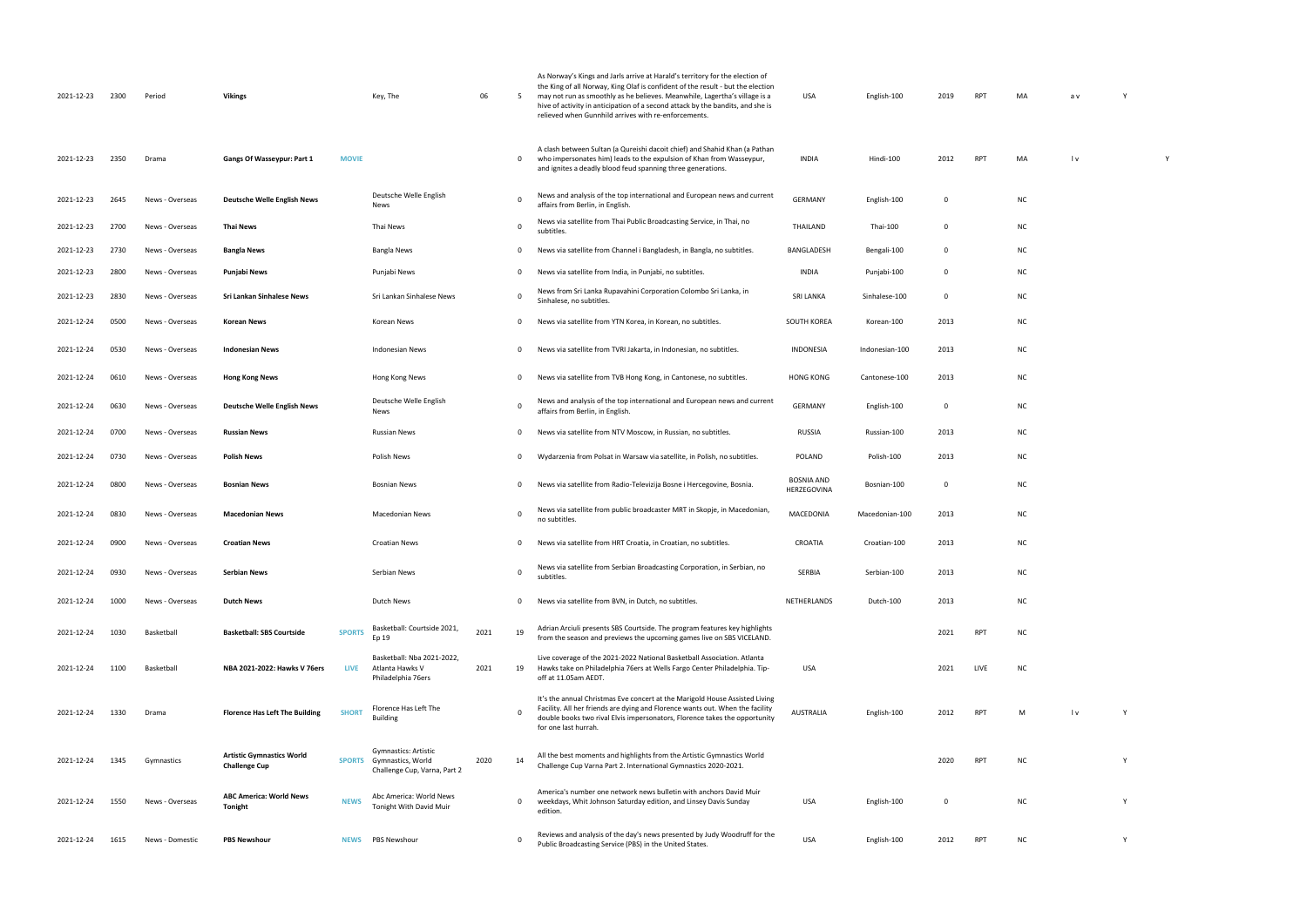| 2021-12-24 | 1715 | Culture & Society | The Joy Of Painting With Bob<br>Ross                                                      | Joy Of Painting With Bob<br>Ross Series 4, The Ep 9      | 04   |                | Bob Ross captures the beauty of Alaska on canvas - clear skies, soft cottony<br>clouds, snow covered mountains, and breathtaking crystal lake.                                                                                                                                                                                             | <b>USA</b>            | English-100    | 1984        | <b>RPT</b> |    |
|------------|------|-------------------|-------------------------------------------------------------------------------------------|----------------------------------------------------------|------|----------------|--------------------------------------------------------------------------------------------------------------------------------------------------------------------------------------------------------------------------------------------------------------------------------------------------------------------------------------------|-----------------------|----------------|-------------|------------|----|
| 2021-12-24 | 1745 | Culture & Society | The Joy Of Painting With Bob<br>Ross                                                      | Joy Of Painting With Bob<br>Ross Series 4, The Ep 10     | 04   | 10             | Bob Ross takes you on a journey through the majestic forest where you can<br>smell the sweet aroma of pines and taste cool mist in the air.                                                                                                                                                                                                | <b>USA</b>            | English-100    | 1984        | <b>RPT</b> | G  |
| 2021-12-24 | 1815 | Culture & Society | <b>Forged In Fire</b>                                                                     | Very Forged Christmas, A                                 | 07   | 17             | After a round of Yuletide testing, two smiths get to spend a White<br>Christmas at their home forges where they must recreate the Nutcracking<br>English blade - the 1796 English Light Cavalry Sword.                                                                                                                                     | <b>USA</b>            | English-100    | 2019        | <b>RPT</b> | PG |
| 2021-12-24 | 1905 | Quiz              | <b>SBS</b><br>Jeopardy!<br><b>Encore</b>                                                  | Jeopardy Series 35 Ep 155                                | 35   | 155            | The late Alex Trebek hosts Jeopardy!, where the answers are revealed and<br>the contestants must guess the appropriate questions.                                                                                                                                                                                                          | <b>USA</b>            | English-100    | 2018        | <b>RPT</b> | PG |
| 2021-12-24 | 1930 | News - Overseas   | Nitv News Update 2021 5min<br><b>NITV</b><br><b>Viceland Version 254</b><br><b>Encore</b> | Nitv News Update 2021<br>5min Viceland Version Ep<br>254 | 2021 | 254            | The latest news from the oldest living culture, NITV delivers Australian<br>stories from an Indigenous perspective.                                                                                                                                                                                                                        | <b>AUSTRALIA</b>      |                | 2021        |            |    |
| 2021-12-24 | 1935 | Quiz              | 8 Out Of 10 Cats Does<br>Countdown                                                        | 8 Out Of 10 Cats Does<br>Countdown Series 10 Ep 6        | 10   | 6              | It's Letters and Numbers with a whole bunch of comedians. Hosted by<br>Jimmy Carr, Rachel Riley, and Susie Dent. Featuring guests Vic Reeves, Sara UNITED KINGDOM<br>Pascoe, and David O'Doherty.                                                                                                                                          |                       | English-100    | 2019        | <b>RPT</b> |    |
| 2021-12-24 | 2030 | Culture & Society | <b>New</b><br>Hoarders<br><b>Episode</b>                                                  | Barbara G. / Fred And Mary                               | 06   | $\overline{2}$ | Barbara must clean her home and property to address multiple health and<br>safety code violations or risk losing her property all together. Meanwhile,<br>Mary and Fred are both hoarders who blame each other for the home.                                                                                                               | <b>USA</b>            | English-100    | 2012        |            |    |
| 2021-12-24 | 2120 | Quiz              | <b>Taskmaster: Champion Of</b><br>Champions                                               | Taskmaster Champion Of<br>Champions Series 1 Ep 1        | 01   |                | Taskmaster Greg Davies judges fiercely, fallaciously and occasionally fairly<br>as the winning rivals take on some of the most devious tasks to date.                                                                                                                                                                                      | <b>UNITED KINGDOM</b> | English-100    | 2017        | <b>RPT</b> | М  |
| 2021-12-24 | 2210 | Culture & Society | The Year That Changed Love<br><b>Premiere</b>                                             | Year That Changed Love,<br>The                           |      | $\mathbf{0}$   | The love lives of people from across the UK are transformed by the<br>surprising heart-warming revelations of the 'new normal', in a film that<br>reveals the pandemic's unexpected bonus for romantics.                                                                                                                                   | UNITED KINGDOM        | English-100    | 2020        |            |    |
| 2021-12-24 | 2305 | Culture & Society | I Want My MTV                                                                             | Biography: I Want My Mtv                                 | 00   | $\Omega$       | MTV's influence stretches into nearly every crevasse of popular culture and<br>media medium. Over the last twenty five years, the immense effect it has<br>had on the direction of pop culture has been massive, and many of the<br>revelations and new styles that have emerged can have some trace to the<br>powerful influence MTV has. | <b>USA</b>            | English-100    | 2017        | <b>RPT</b> | PG |
| 2021-12-24 | 2435 | Entertainment     | Undressed                                                                                 | Ben And Nasya, Martin And<br>Zoe                         | 01   | 15             | Recruitment consultant Ben meets social butterfly Nasya, while<br>Melburnians Martin and Zoe get acquainted.                                                                                                                                                                                                                               | <b>AUSTRALIA</b>      | English-100    | 2016        | <b>RPT</b> | PG |
| 2021-12-24 | 2505 | Entertainment     | Undressed                                                                                 | Johann And Ines, Kylie And<br>Seamus                     | 01   | 16             | South African music producer Johann meets Ines, a musician originally<br>from Portugal, while creative couple Kylie and Seamus get to know each<br>other.                                                                                                                                                                                  | <b>AUSTRALIA</b>      | English-100    | 2016        | RPT        | PG |
| 2021-12-24 | 2535 | Entertainment     | Undressed                                                                                 | Lilian And Natasha, Kelton<br>And Naomi                  | 01   | 17             | Melburnians Lilian and Natasha have been matched for their similar views<br>around social issues. Fashion photographer Kelton and Naomi, a<br>Kinesiologist, are both looking for a partner who is creative and open-<br>minded.                                                                                                           | <b>AUSTRALIA</b>      | English-100    | 2016        | <b>RPT</b> | M  |
| 2021-12-24 | 2605 | Entertainment     | Undressed                                                                                 | Danielle And David, Andrew<br>And Bridget                | 01   | 18             | Columbian digital marketer David meets Danielle, originally from Wales,<br>while Australian-Greek insurance broker Andrew meets Bridget, a nurse<br>and law student.                                                                                                                                                                       | <b>AUSTRALIA</b>      | English-100    | 2016        | <b>RPT</b> | PG |
| 2021-12-24 | 2635 | News - Overseas   | <b>NHK World English News</b>                                                             | Nhk World English News                                   |      | 0              | News and information on Japan's politics, business, culture, entertainment<br>and more, in English.                                                                                                                                                                                                                                        | <b>JAPAN</b>          | English-100    | 0           |            | N0 |
| 2021-12-24 | 2700 | News - Overseas   | <b>Thai News</b>                                                                          | Thai News                                                |      | 0              | News via satellite from Thai Public Broadcasting Service, in Thai, no<br>subtitles.                                                                                                                                                                                                                                                        | THAILAND              | Thai-100       | 0           |            | N0 |
| 2021-12-24 | 2730 | News - Overseas   | <b>Bangla News</b>                                                                        | Bangla News                                              |      | 0              | News via satellite from Channel i Bangladesh, in Bangla, no subtitles.                                                                                                                                                                                                                                                                     | BANGLADESH            | Bengali-100    | $\mathbf 0$ |            | N0 |
| 2021-12-24 | 2800 | News - Overseas   | Punjabi News                                                                              | Punjabi News                                             |      | 0              | News via satellite from India, in Punjabi, no subtitles.                                                                                                                                                                                                                                                                                   | INDIA                 | Punjabi-100    | 0           |            | N0 |
| 2021-12-24 | 2830 | News - Overseas   | Sri Lankan Sinhalese News                                                                 | Sri Lankan Sinhalese News                                |      | 0              | News from Sri Lanka Rupavahini Corporation Colombo Sri Lanka, in<br>Sinhalese, no subtitles.                                                                                                                                                                                                                                               | <b>SRI LANKA</b>      | Sinhalese-100  | $\mathbf 0$ |            | N0 |
| 2021-12-25 | 0500 | News - Overseas   | <b>Korean News</b>                                                                        | Korean News                                              |      | 0              | News via satellite from YTN Korea, in Korean, no subtitles.                                                                                                                                                                                                                                                                                | SOUTH KOREA           | Korean-100     | 2013        |            | N0 |
| 2021-12-25 | 0530 | News - Overseas   | <b>Indonesian News</b>                                                                    | <b>Indonesian News</b>                                   |      | 0              | News via satellite from TVRI Jakarta, in Indonesian, no subtitles.                                                                                                                                                                                                                                                                         | <b>INDONESIA</b>      | Indonesian-100 | 2013        |            | N0 |

- clouds, some covered mountains, and breathtaking covered mountains, and breathtaking cover and breathtaking co<br>See also crystal lake the crystal lake that the same cover and breathtaking cover and the same cover and the s
	-
	- RPT PG a
		-
	- RPT M als Y
		- USA English-100 2012 M Y
			-
	- as the winning rivals take on some of the most devious tasks to date. UNITED KINGDOM English-100 <sup>2017</sup> RPT <sup>M</sup> l s Y <sup>Y</sup>
		- UNITED KINGDOM ENGLISHED KINGDOM ENGLISHED WAS ARRESTED FOR A LOCAL AND MALL AND MALL AND MALL AND MALL AND MA<br>DISTURBANCE COMMUNICATION CONTINUES AND MALL AND MALL AND MALL AND MALL AND MALL AND MALL AND MALL AND MALL AN<br>
	- RPT PG l
	- Mertin Martin and Zoe get accurated. AUSTRALIA English-100 2016 PG accusation and 2016 PG and 2016 RPT PG and 2016 RPT PG a Vietnam and 2016 RPT PG a Vietnam and 2016 RPT PG a Vietnam and 2016 RPT PG a Vietnam and 2016 RPT
	- AUSTRALIA English-100 2016 RPT PG a Y
	- RPT M l Y
	- RPT PG s Y Y
		-
		-
		-
		-
		-
		-
- 
- 
- 
- 
- 
- 
- 
- 
-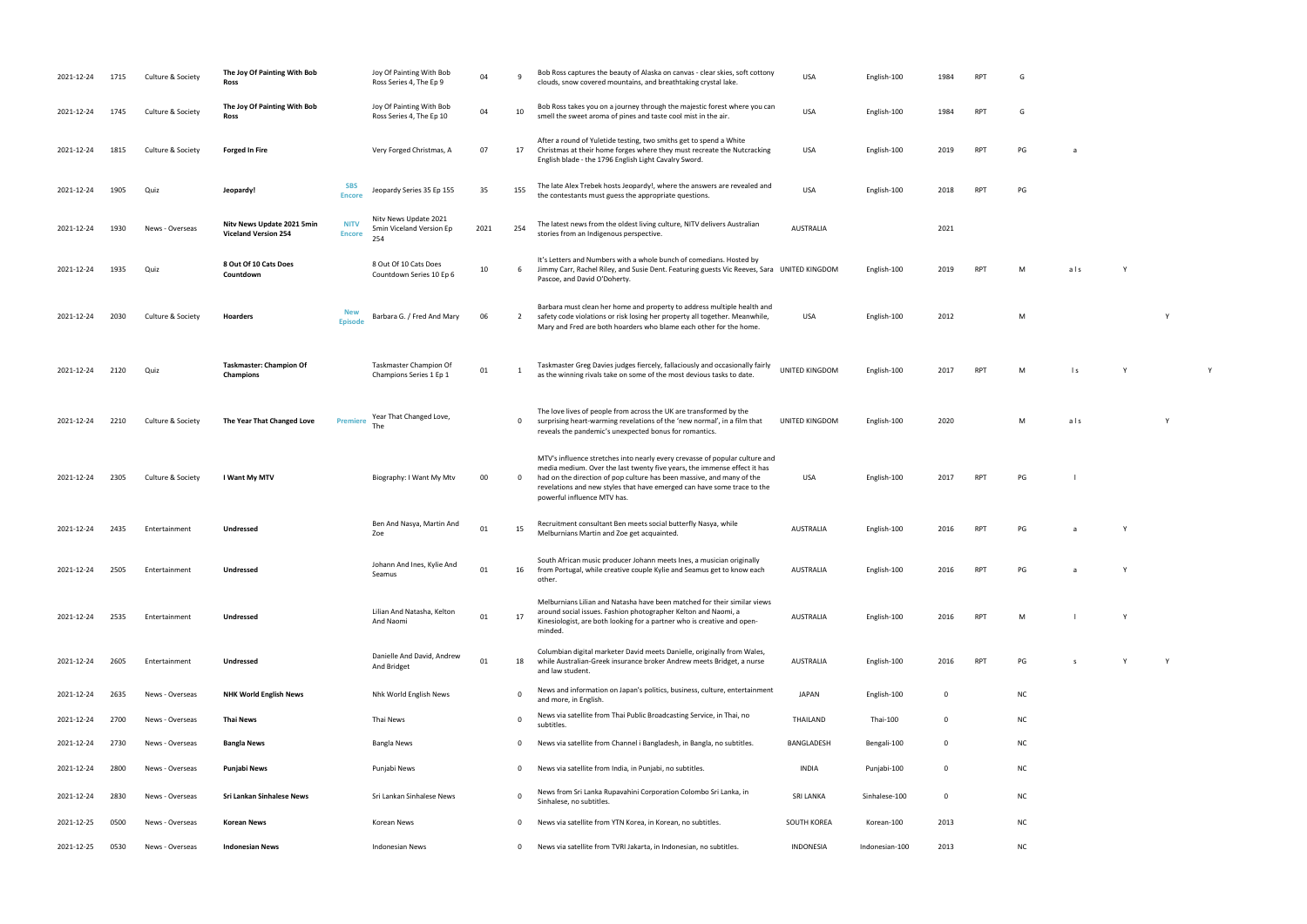| 2021-12-25 | 0610 | News - Overseas   | <b>Hong Kong News</b>                            |             | Hong Kong News                                     |    | 0              | News via satellite from TVB Hong Kong, in Cantonese, no subtitles.                                                                                                                                                                                                                                                                                                                                                       | <b>HONG KONG</b> | Cantonese-100  | 2013        |            | <b>NC</b> |     |  |
|------------|------|-------------------|--------------------------------------------------|-------------|----------------------------------------------------|----|----------------|--------------------------------------------------------------------------------------------------------------------------------------------------------------------------------------------------------------------------------------------------------------------------------------------------------------------------------------------------------------------------------------------------------------------------|------------------|----------------|-------------|------------|-----------|-----|--|
| 2021-12-25 | 0630 | News - Overseas   | <b>Deutsche Welle English News</b>               |             | Deutsche Welle English<br>News                     |    | $\mathbf 0$    | News and analysis of the top international and European news and current<br>affairs from Berlin, in English.                                                                                                                                                                                                                                                                                                             | <b>GERMANY</b>   | English-100    | 0           |            | <b>NC</b> |     |  |
| 2021-12-25 | 0700 | News - Overseas   | <b>Russian News</b>                              |             | Russian News                                       |    | 0              | News via satellite from NTV Moscow, in Russian, no subtitles.                                                                                                                                                                                                                                                                                                                                                            | <b>RUSSIA</b>    | Russian-100    | 2013        |            | <b>NC</b> |     |  |
| 2021-12-25 | 0730 | News - Overseas   | <b>Polish News</b>                               |             | Polish News                                        |    | $\mathbf{0}$   | Wydarzenia from Polsat in Warsaw via satellite, in Polish, no subtitles.                                                                                                                                                                                                                                                                                                                                                 | <b>POLAND</b>    | Polish-100     | 2013        |            | <b>NC</b> |     |  |
| 2021-12-25 | 0800 | News - Overseas   | <b>Romanian News</b>                             |             | Romanian News                                      |    | $\mathbf 0$    | News via satellite from TVRi Bucharest Romania, in Romanian, no subtitles.                                                                                                                                                                                                                                                                                                                                               | <b>ROMANIA</b>   | Romanian-100   | 0           |            | <b>NC</b> |     |  |
| 2021-12-25 | 0830 | News - Overseas   | <b>Macedonian News</b>                           |             | Macedonian News                                    |    | 0              | News via satellite from public broadcaster MRT in Skopje, in Macedonian,<br>no subtitles.                                                                                                                                                                                                                                                                                                                                | MACEDONIA        | Macedonian-100 | 2013        |            | <b>NC</b> |     |  |
| 2021-12-25 | 0900 | News - Overseas   | <b>Croatian News</b>                             |             | <b>Croatian News</b>                               |    | 0              | News via satellite from HRT Croatia, in Croatian, no subtitles.                                                                                                                                                                                                                                                                                                                                                          | CROATIA          | Croatian-100   | 2013        |            | <b>NC</b> |     |  |
| 2021-12-25 | 0930 | News - Overseas   | <b>Serbian News</b>                              |             | Serbian News                                       |    | $\mathbf 0$    | News via satellite from Serbian Broadcasting Corporation, in Serbian, no<br>subtitles.                                                                                                                                                                                                                                                                                                                                   | SERBIA           | Serbian-100    | 2013        |            | <b>NC</b> |     |  |
| 2021-12-25 | 1000 | News - Overseas   | <b>Dutch News</b>                                |             | Dutch News                                         |    | 0              | News via satellite from BVN, in Dutch, no subtitles.                                                                                                                                                                                                                                                                                                                                                                     | NETHERLANDS      | Dutch-100      | 2013        |            | <b>NC</b> |     |  |
| 2021-12-25 | 1030 | News - Overseas   | <b>Hungarian News</b>                            |             | <b>Hungarian News</b>                              |    | 0              | News via satellite from Duna TV (DTV) Budapest, in Hungarian, no subtitles.                                                                                                                                                                                                                                                                                                                                              | HUNGARY          | Hungarian-100  | 2013        |            | <b>NC</b> |     |  |
| 2021-12-25 | 1100 | News - Overseas   | <b>NHK Japanese News</b>                         |             | Nhk Japanese News                                  |    | $\mathbf{0}$   | News via satellite from NHK Tokyo in Japanese, no subtitles.                                                                                                                                                                                                                                                                                                                                                             | JAPAN            | Japanese-100   | 2013        |            | <b>NC</b> |     |  |
| 2021-12-25 | 1135 | News - Overseas   | <b>Hindi News</b>                                |             | Hindi News                                         |    | 0              | News via satellite from NDTV India, in Hindi, no subtitles.                                                                                                                                                                                                                                                                                                                                                              | <b>INDIA</b>     | Hindi-100      | 2013        |            | <b>NC</b> |     |  |
| 2021-12-25 | 1200 | Culture & Society | Alone                                            |             | Making The Cut                                     | 03 | 1              | The adventure begins anew, as ten people are abandoned in the remote<br>wilderness of Patagonia to survive for as long as they can, completely and<br>utterly alone. During the first few days however, some participants find<br>that they have been dropped off in a puma kill zone while another's<br>location is so remote, he questions his resolve when confronted by the<br>harsh realities of complete solitude. | <b>USA</b>       | English-100    | 2017        | <b>RPT</b> | PG        | alw |  |
| 2021-12-25 | 1250 | Culture & Society | Alone                                            |             | New Land, A                                        | 03 | $\overline{2}$ | Ten new participants are abandoned in the remote wilderness of<br>Patagonia, Argentina, where they must find food and water, build shelters<br>before the onset of winter, and fend off predators, such as pumas and wild<br>boar.                                                                                                                                                                                       | USA              | English-100    | 2017        | <b>RPT</b> | PG        | alw |  |
| 2021-12-25 | 1335 | Culture & Society | Alone                                            |             | First Blood                                        | 03 | 3              | As they venture deeper into the wilderness, the nine remaining survivalists<br>realise the terrain is unlike anything they've ever experienced. Meanwhile,<br>one participant suffers a serious injury.                                                                                                                                                                                                                  | USA              | English-100    | 2017        | <b>RPT</b> | PG        | alw |  |
| 2021-12-25 | 1425 | Culture & Society | Alone                                            |             | <b>Eternal Darkness</b>                            | 03 | 4              | The remaining participants dig in for the long haul as they begin building<br>their shelters. While some flourish, others fail, and one is threatened by an<br>unwanted visitor in the night.                                                                                                                                                                                                                            | USA              | English-100    | 2017        | <b>RPT</b> | PG        | alw |  |
| 2021-12-25 | 1515 | Culture & Society | Alone                                            |             | Outfoxed                                           | 03 | 5              | The remaining participants are forced to get creative due to a lack of food,<br>and one survivalist devises an ingenious method for getting protein, while<br>another battles a wily predator.                                                                                                                                                                                                                           | USA              | English-100    | 2017        | <b>RPT</b> | PG        | alw |  |
| 2021-12-25 | 1605 | Culture & Society | Alone                                            |             | Lone Wolf, The                                     | 03 | 6              | The remaining participants struggle to adapt to life in Patagonia, Argentina,<br>while one survivalist comes face to face with a stealth cat, and another<br>takes on a major build project.                                                                                                                                                                                                                             | <b>USA</b>       | English-100    | 2017        | <b>RPT</b> | PG        | alw |  |
| 2021-12-25 | 1655 | News - Overseas   | <b>ABC America: World News</b><br><b>Tonight</b> | <b>NEWS</b> | Abc America: World News<br>Tonight With David Muir |    | 0              | America's number one network news bulletin with anchors David Muir<br>weekdays, Whit Johnson Saturday edition, and Linsey Davis Sunday<br>edition.                                                                                                                                                                                                                                                                       | USA              | English-100    | $\mathbf 0$ |            | <b>NC</b> |     |  |
| 2021-12-25 | 1720 | News - Domestic   | <b>PBS Newshour</b>                              | <b>NEWS</b> | <b>PBS Newshour</b>                                |    | $\mathbf 0$    | Reviews and analysis of the day's news presented by Judy Woodruff for the<br>Public Broadcasting Service (PBS) in the United States.                                                                                                                                                                                                                                                                                     | <b>USA</b>       | English-100    | 2012        | <b>RPT</b> | <b>NC</b> |     |  |
| 2021-12-25 | 1820 | Quiz              | <b>Taskmaster Norway</b>                         |             | Taskmaster Norway Series 1<br>Ep 10                | 01 | 10             | In this episode, the participants will, among other things, burn as much<br>wax as possible from a candle, make a stop motion film, and give a<br>Christmas present to Atle.                                                                                                                                                                                                                                             | NORWAY           | Norwegian-100  | 2019        | <b>RPT</b> | PG        | a   |  |

|            | NC                       |     |   |   |                    |
|------------|--------------------------|-----|---|---|--------------------|
|            | NC                       |     |   |   |                    |
|            | NC                       |     |   |   |                    |
|            | NC                       |     |   |   |                    |
|            | NC                       |     |   |   |                    |
|            | NC                       |     |   |   |                    |
|            | NC                       |     |   |   |                    |
|            | NC                       |     |   |   |                    |
|            | NC                       |     |   |   |                    |
|            | NC                       |     |   |   |                    |
|            | NC                       |     |   |   |                    |
|            | NC                       |     |   |   |                    |
|            |                          |     |   |   |                    |
| <b>RPT</b> | $\mathsf{PG}$            | alw |   | Y | Y                  |
|            |                          |     |   |   |                    |
| RPT        | $\mathsf{PG}$            | alw |   |   | Y                  |
|            |                          |     |   |   |                    |
| RPT        | PG                       | alw |   | Y | Y                  |
|            |                          |     |   |   |                    |
| RPT        | $\mathsf{PG}$            | alw |   | Y | $\pmb{\mathsf{Y}}$ |
| RPT        | $\overline{\mathsf{PG}}$ | alw |   |   | Y                  |
|            |                          |     |   |   |                    |
| RPT        | PG                       | alw |   | Y | $\mathsf{Y}$       |
|            | $\sf NC$                 |     | Υ |   |                    |

Public Broadcasting States. USA English-100 2012 RPT NC Y